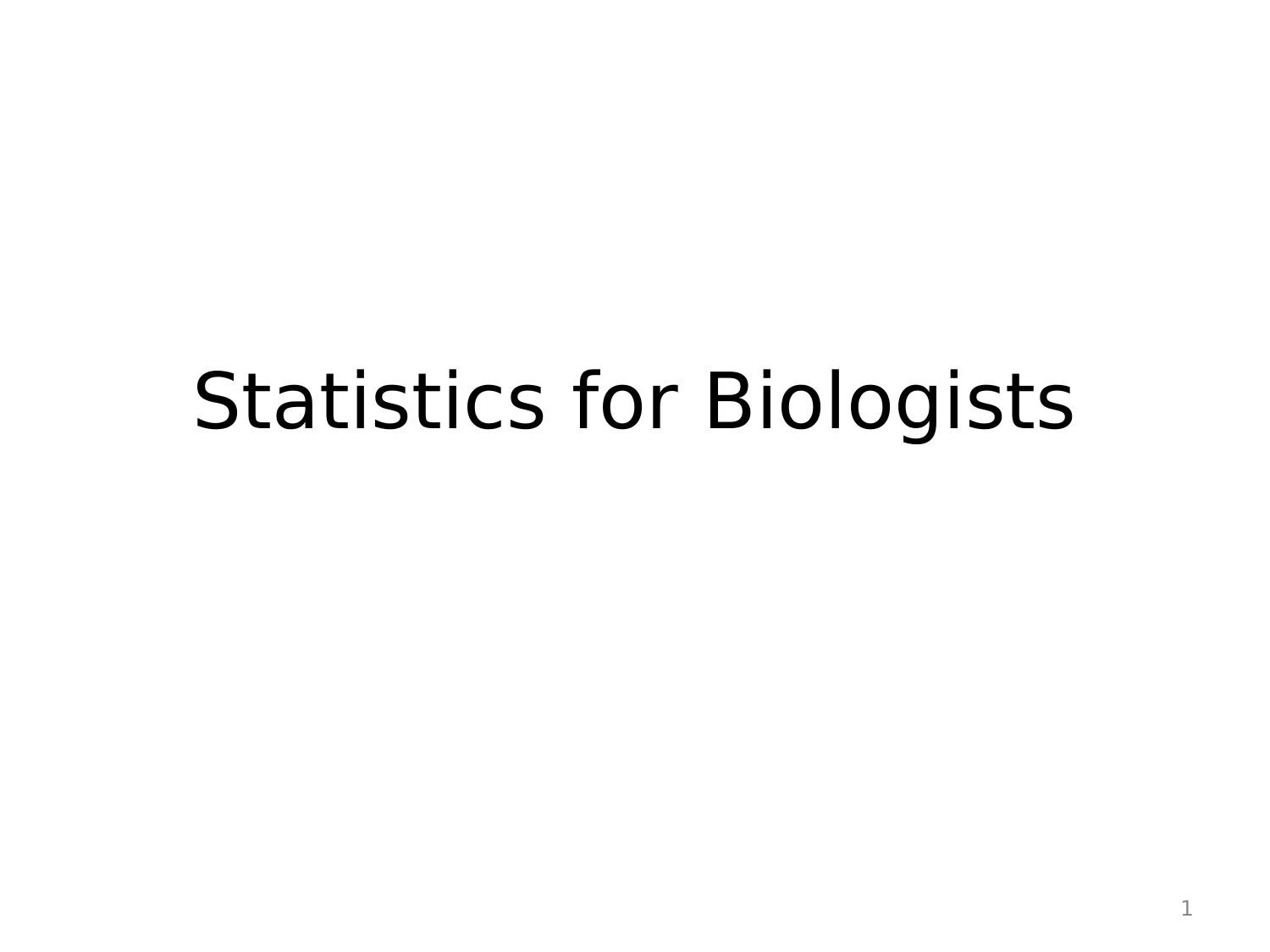# Outline

- estimation and hypothesis testing
- two sample comparisons
- linear models
- non-linear models
- application to genome scale data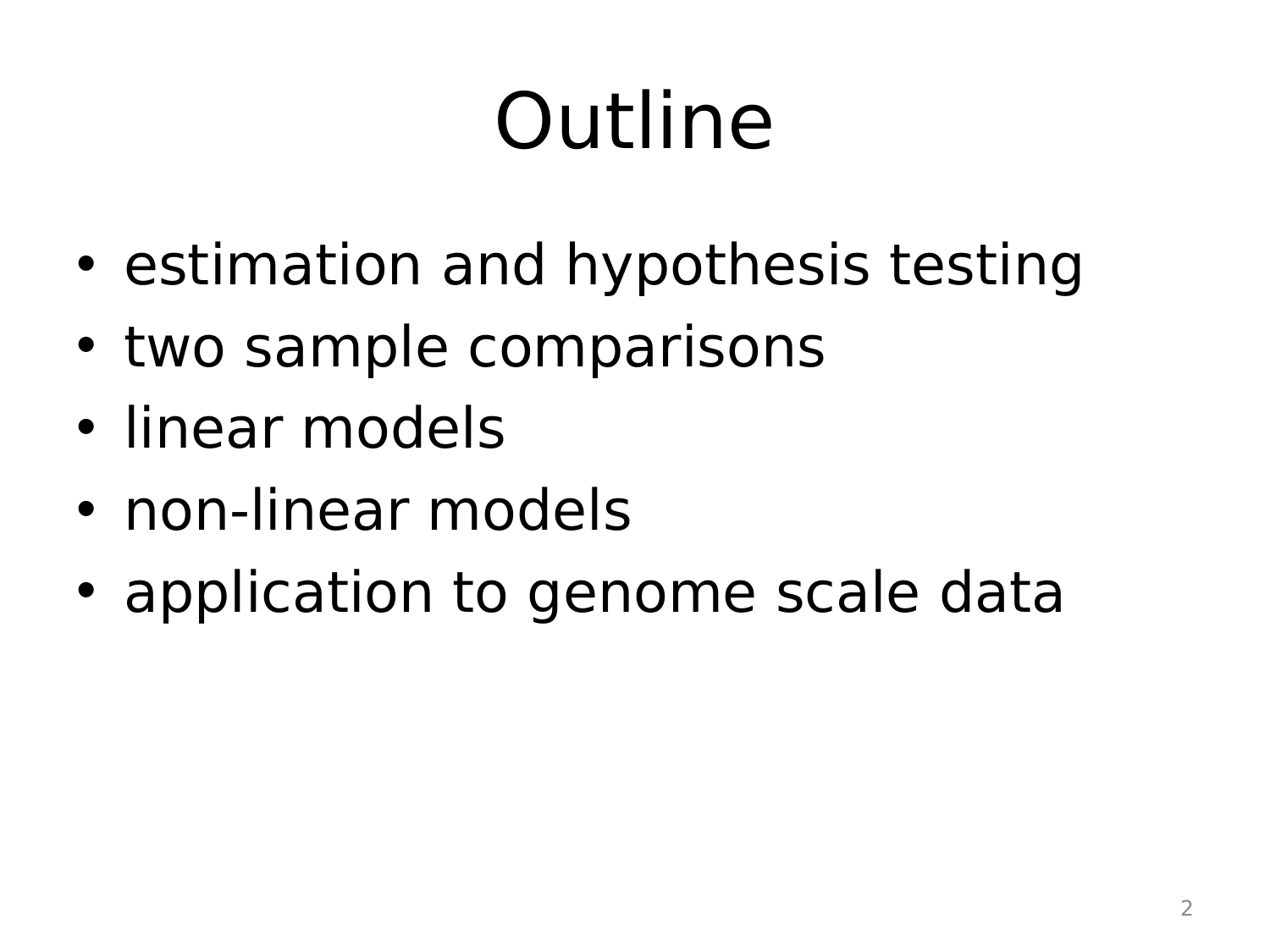# Warning

- while the quantities often seem simple
- **NEVER IMPLEMENT THEM YOURSELF**
- use good software that already exists (R, SAS, MatLab)
	- numerical/scientific computing has many pitfalls for the unwary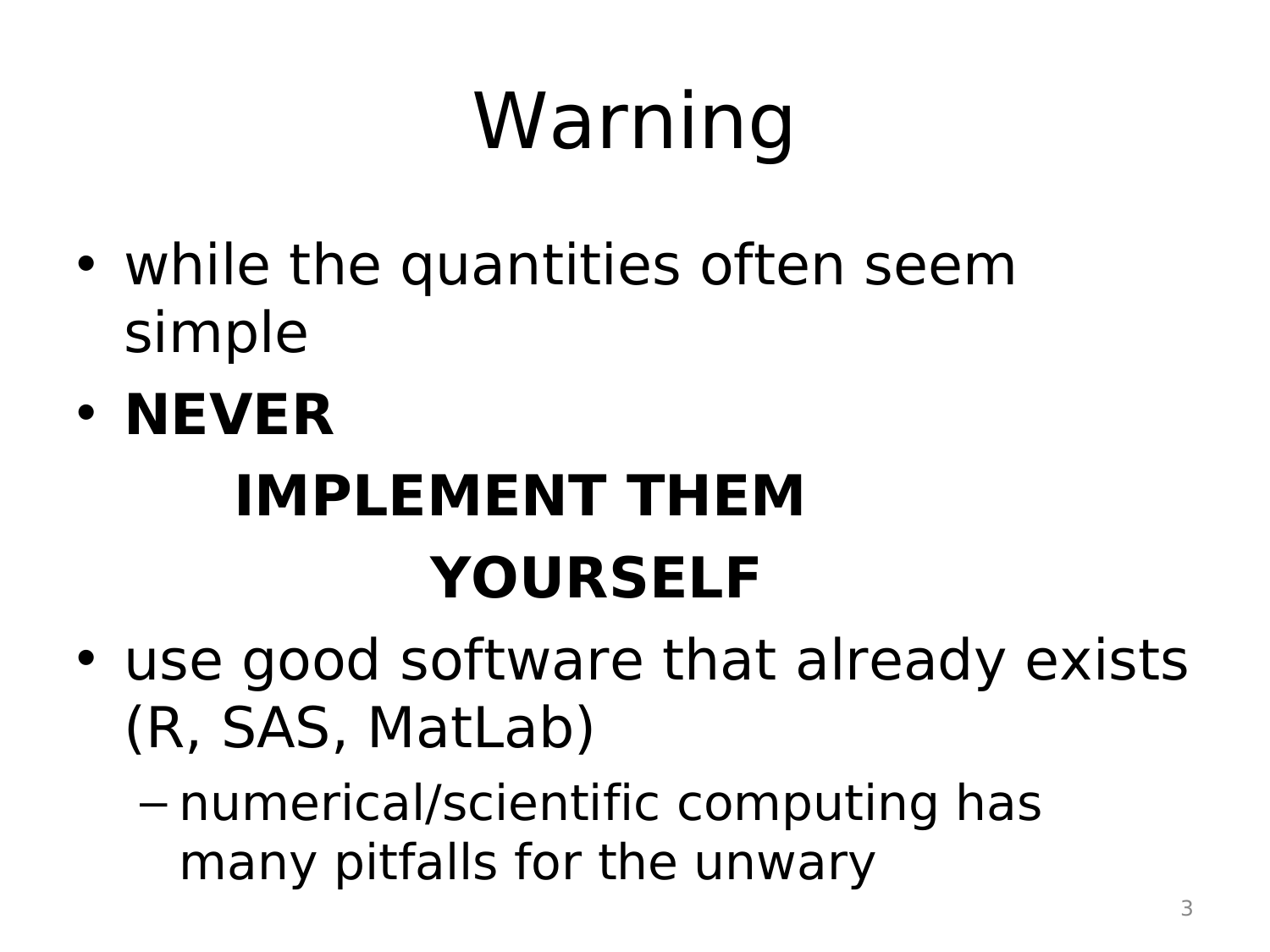# Warning

- what went wrong:
	- $> x = sqrt(2)$
	- $> x$
	- [1] 1.414214
	- $> x * x == 2$

[1] FALSE

• R FAQ 7.31, Why doesn't R think these numbers are equal?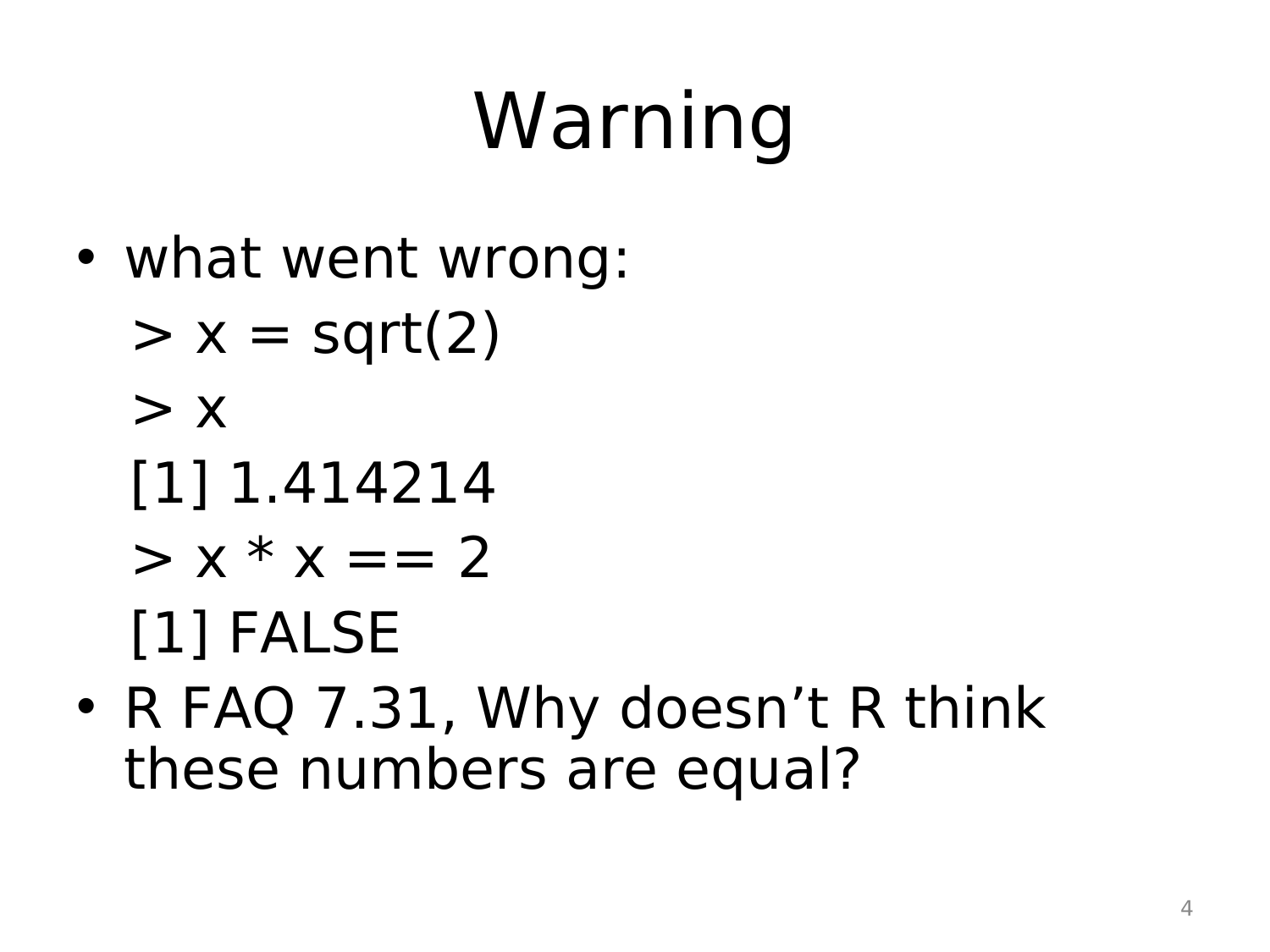#### Estimation

- given some set of data one might want to estimate some parameters of that data  $-$  mean, variance, 95<sup>th</sup> percentile
- point estimates
	- $-$  mean=122.2
- interval estimates
	- the mean is between 101 and 133
- in general we make assumptions about the underlying probability model (randomness) and choose estimates with specific properties
	- unbiased, minimum variance
	- we can be frequentist or Bayesian
	- confidence intervals (have a frequentist interpretation)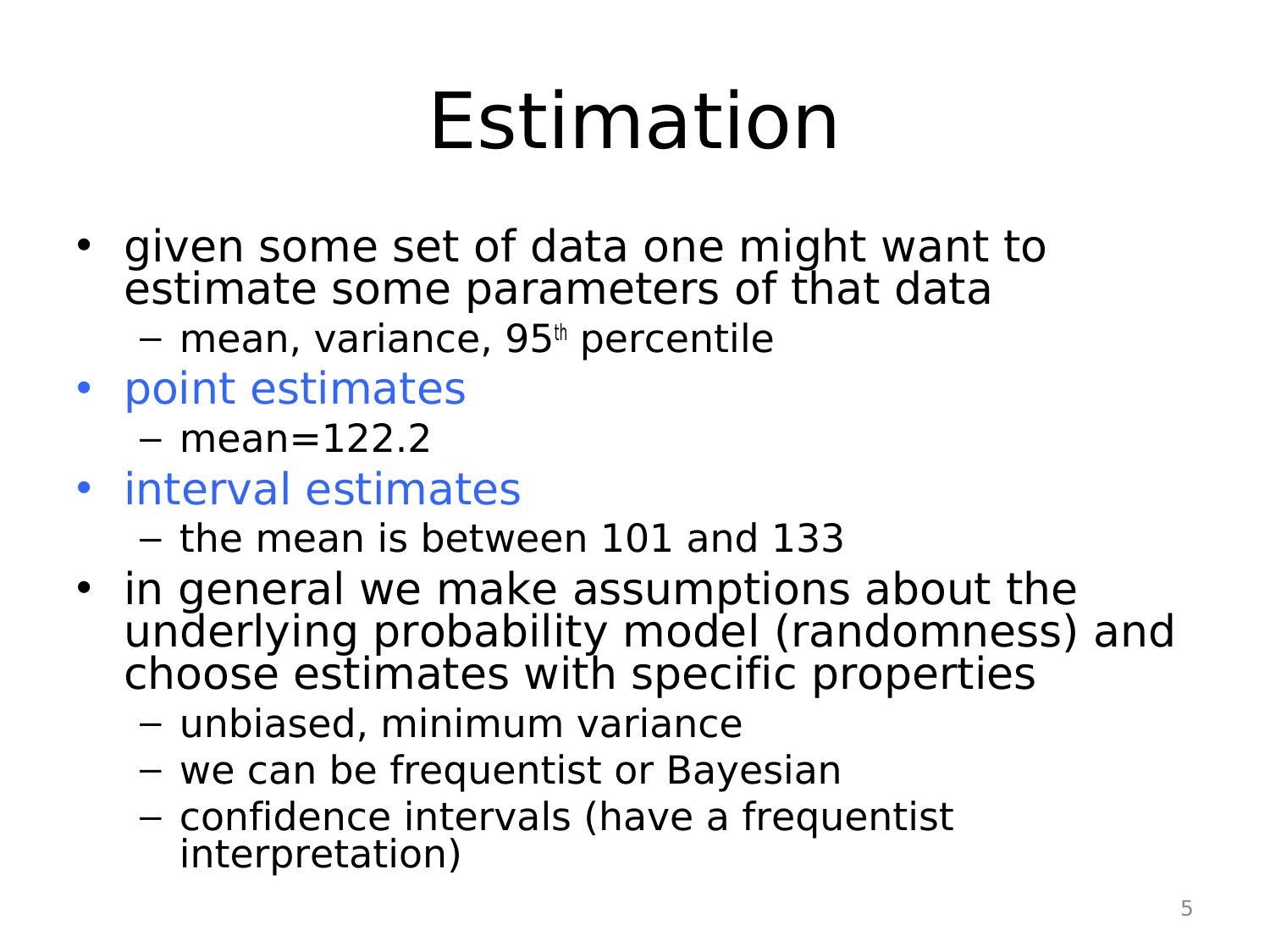# Hypothesis Testing

• a hypothesis is a statement about the real world

 $-1$  think the mean is  $\text{H}^{0}_{0}$  $\mu$  = 100  $\hbar$ )

- the null hypothesis should typically represent the status quo, or a presumption of no effect
- we use the data, plus our chosen inference paradigm to compute quantities that help us determine whether the null hypothesis is reasonable, or not motion of  $\sim$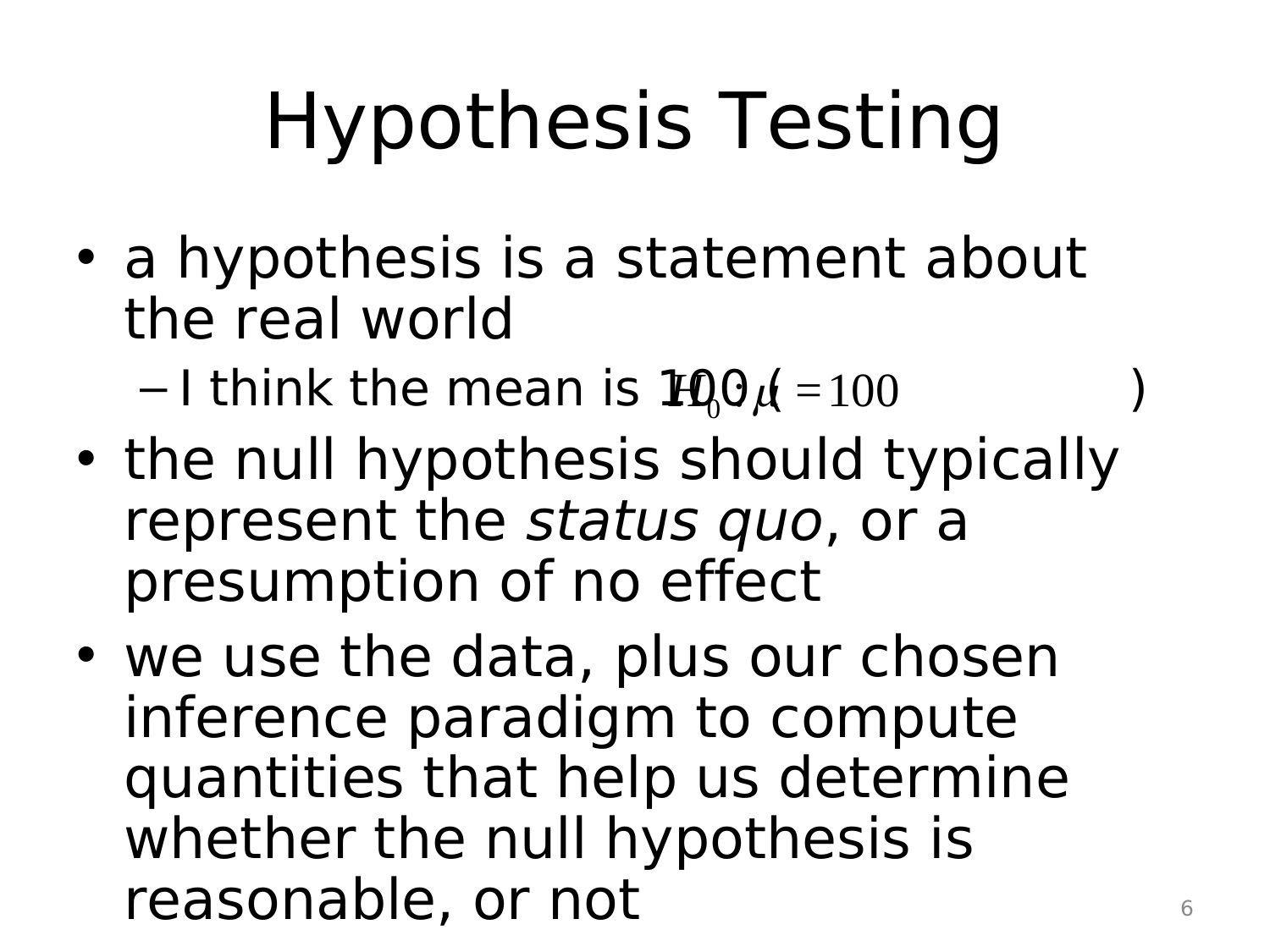# Two-types of mistake

- there are two kinds of mistakes that can be made
	- reject the null hypothesis when it is true
	- accept the null hypothesis when it is false
	- the size of a test is the probability that we reject the null when true
- the power of a test is the probability of rejecting the null hypothesis when it is false
	- this generally requires us to specify how it is false
- in general we use the size of the test to control the first type of mistake at some fixed level
- for a given size there are many tests, we attempt to choose ones that are more

7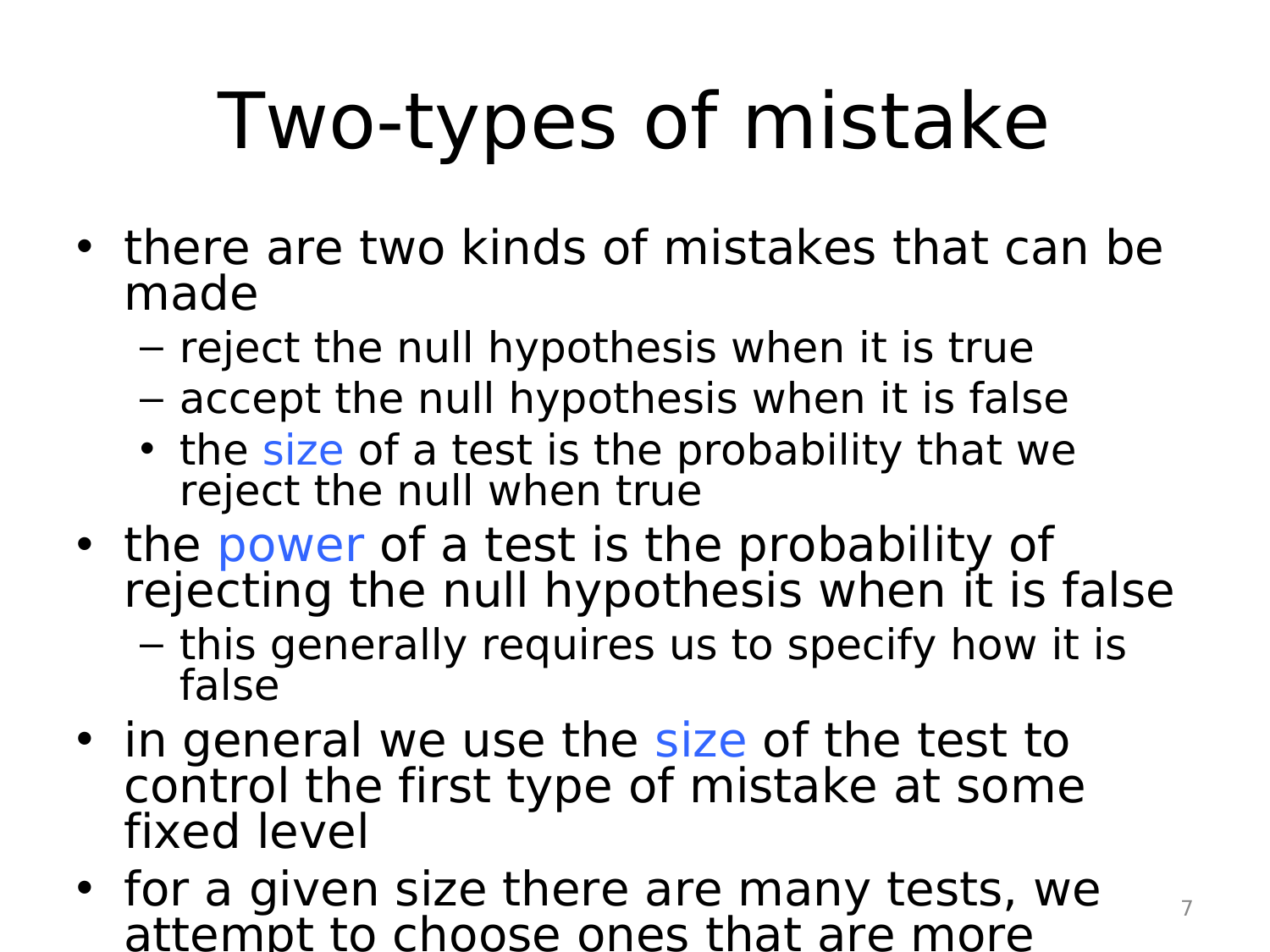#### p-values

- are quantities that relate to the null hypothesis
	- you cannot have a p-value without a null hypothesis
	- the p-value measures how likely it is to see evidence as extreme or more extreme as that observed assuming the null hypothesis is true
	- small p-values are evidence against the null hypothesis; they are **not** the probability it is true!
	- Bayesian's use a different approach and

8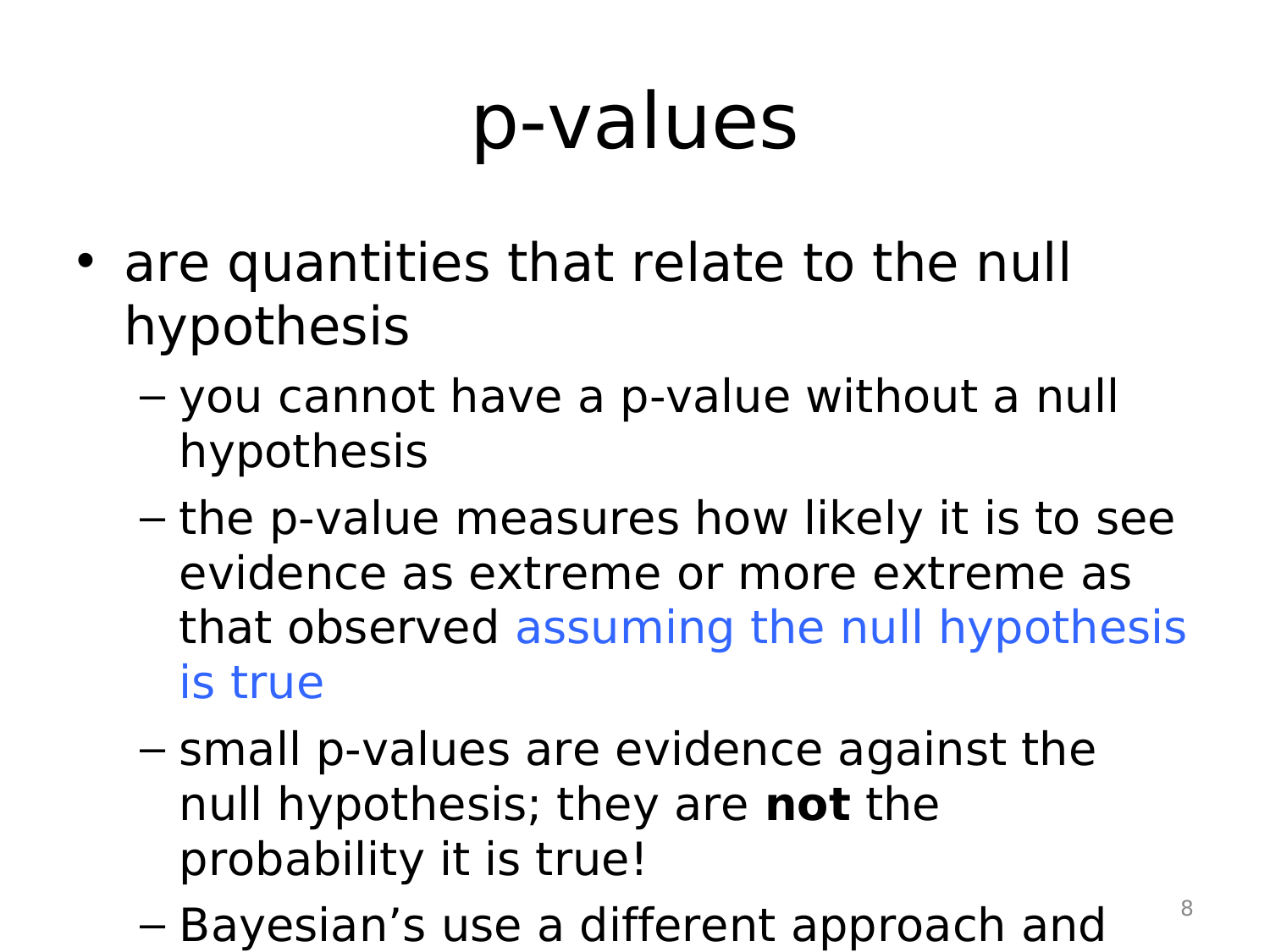## Size of the effect

- our point estimate gives us our best guess of the true value of the parameter we are interested in
- suppose we want to know if the FC > 1
	- $H_{0}$ : FC  $= 1$  in this case our one sided alternative is  $H_A$ : FC  $> 1$
	- suppose our data provide an estimate of the FC to be 1.5, with a 95% CI (0.1, 2.2)
	- $-$  do we accept  $\mathsf{H}_{\scriptscriptstyle{0}}$  or reject it?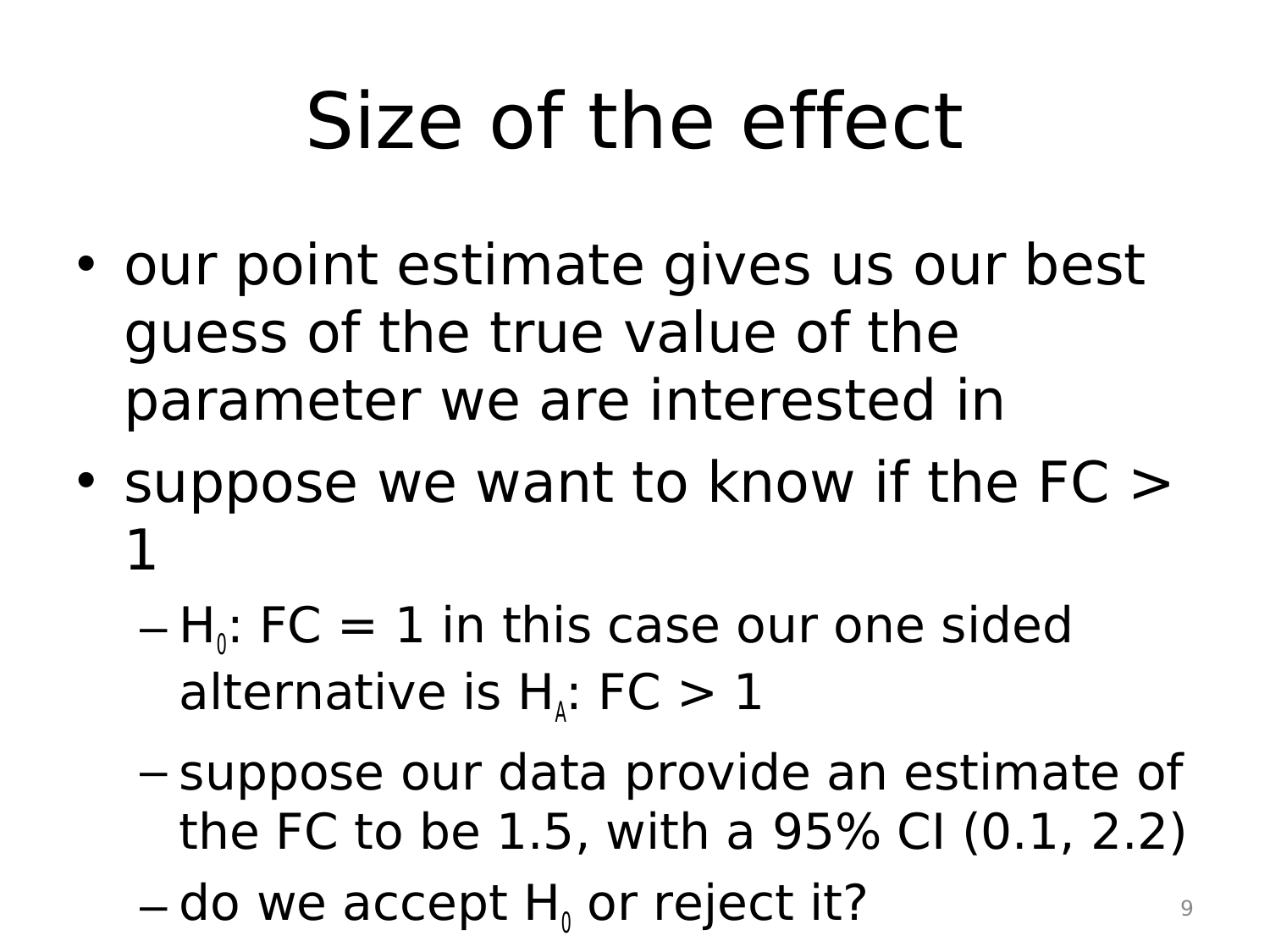# Size of the Effect

- what went wrong? (if anything)
- we might have been under-powered
- that is we did not have enough data to detect the difference
- the size of the CI is determined by the amount of variation in the data
- and that is largely controlled by the sample size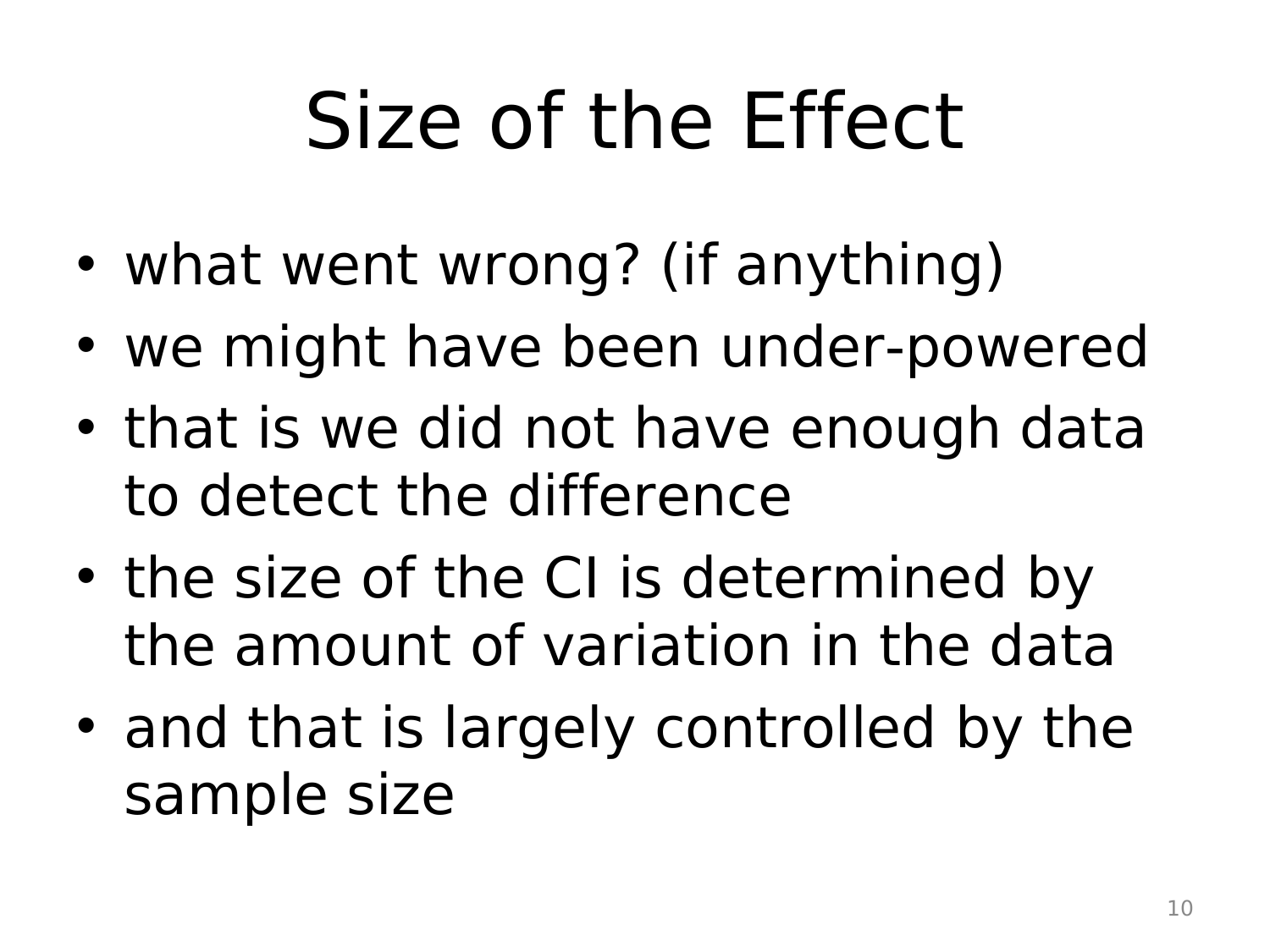## Equivalence

• there is a very direct relationship between confidence intervals and hypothesis tests

 $H^+_0$  :  $\theta = X$ 

- $-$  if the value, X, lies inside of a 95% CI then the null hypothesis would not be rejected at the 5% level
- $-$  if **X**, lies outside the 95%  $-$  **reject**  $H_0$ <br>CI, then the null hypothesis would be rejected at the 5% level

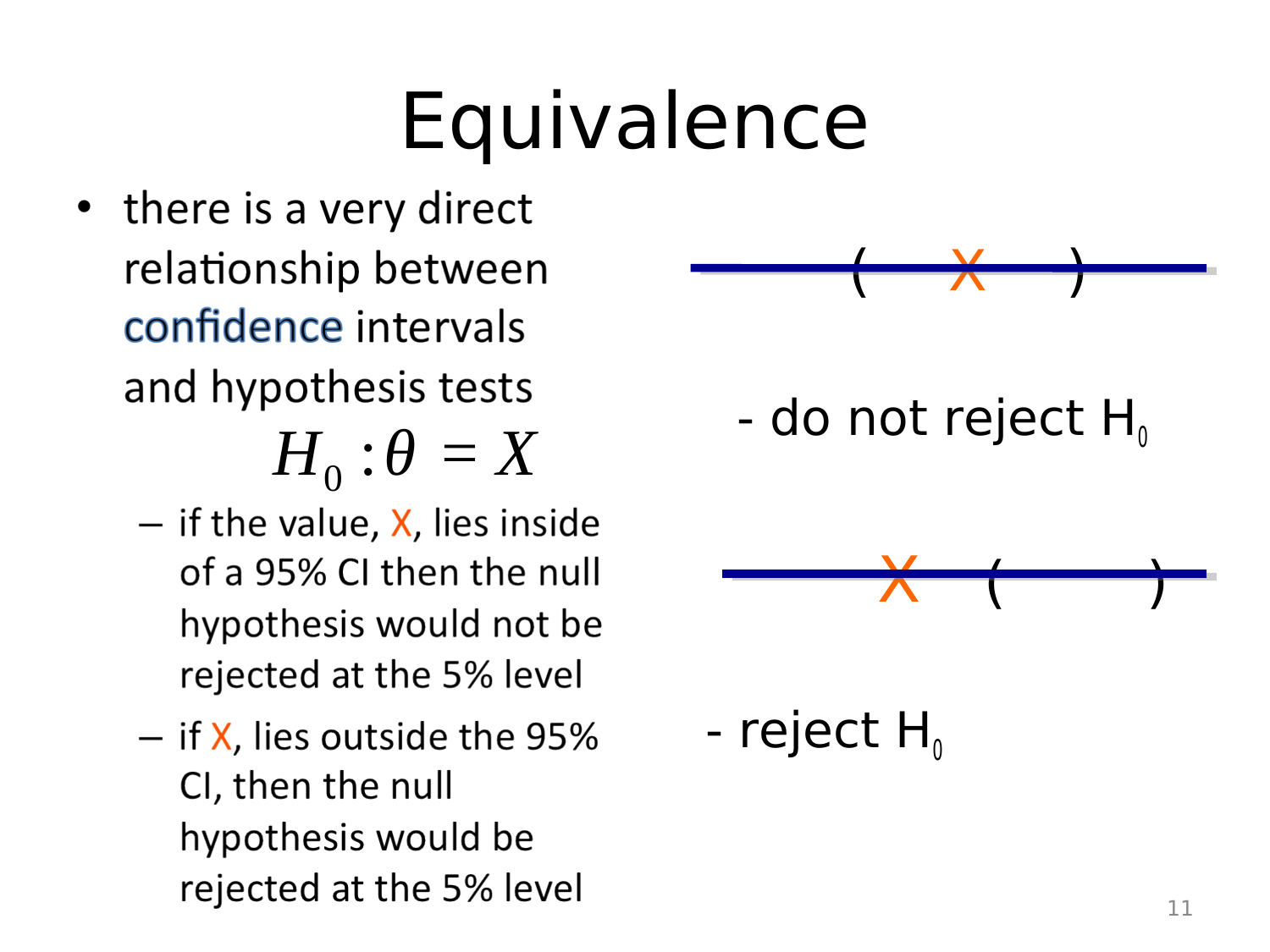# **Significance**

- statistical significance should never be confused with scientific significance
- statistical significance tells us the surprise factor:
	- if all my assumptions are correct, and the null hypothesis is true, how surprised should I be by my data
	- at some level of surprise we choose to decide that our null hypothesis is unlikely to be true (usually we check to be sure our assumptions are reasonable)
- scientific significance is concerned with whether what we found is likely to have any relevance to our understanding of 12nature **i** nature and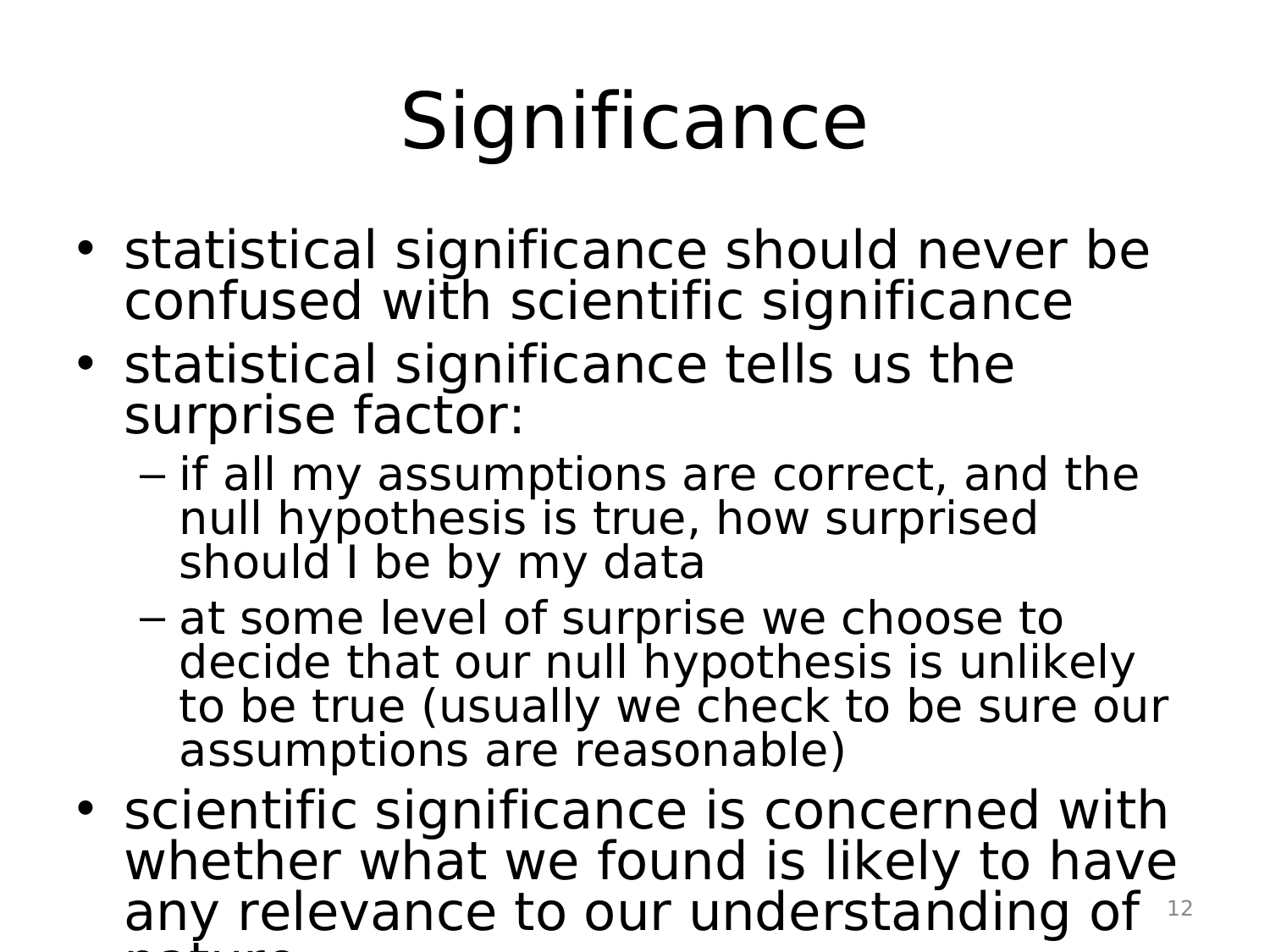# **Significance**

- statistical significance is affected by sample size
- scientific significance is not
- getting more data often ensures statistical significance
	- new data technologies give us too much data
	- eg flow cytometry, sequencing
	- many things are scientifically uninteresting, but statistically significant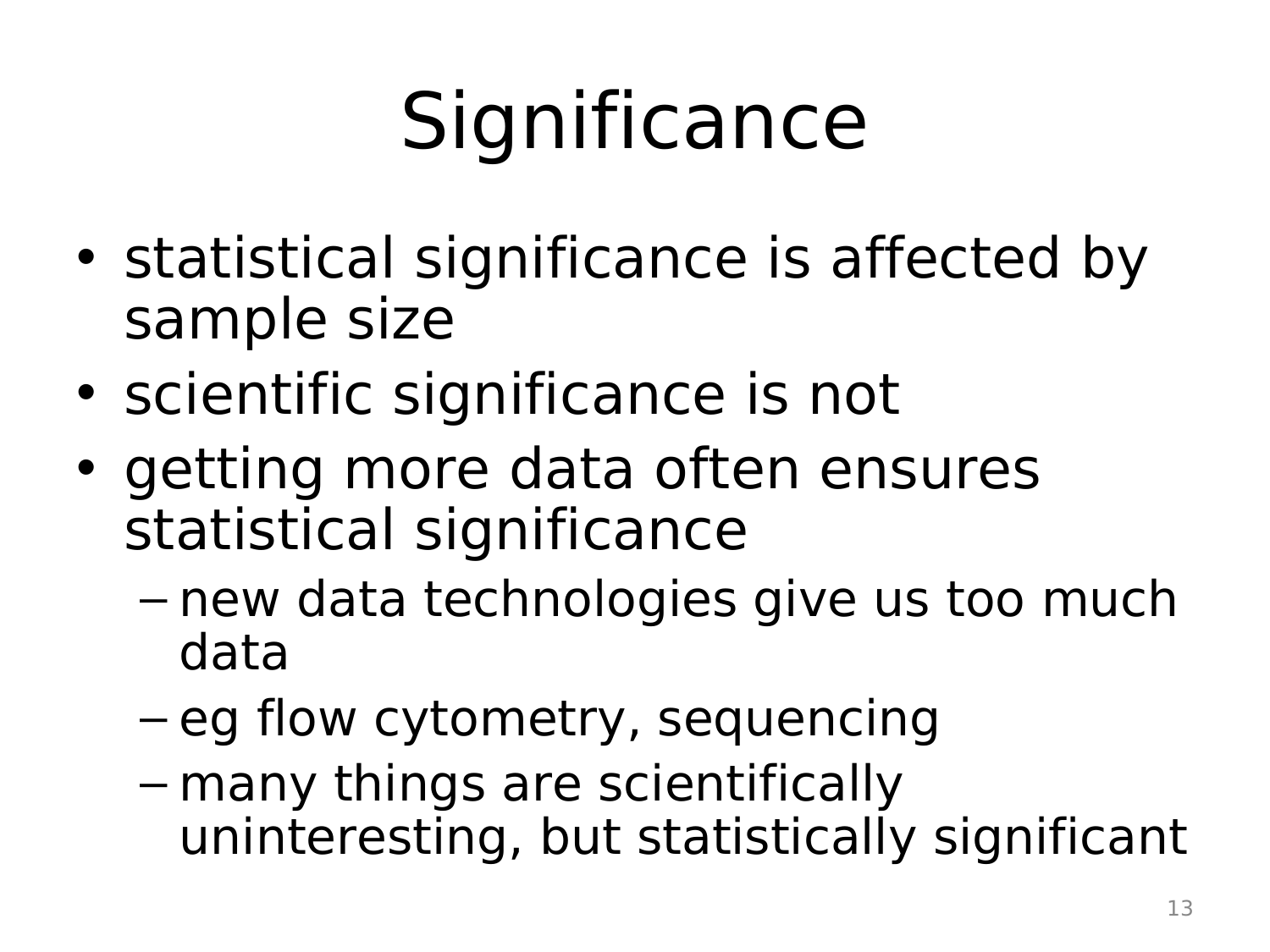### Two Concepts

- variance: when we estimate a quantity using data, we generally get both a point estimate and some estimate of the variability of that estimate
	- as sample sizes increase this variance tends to decrease
- bias: this is the difference between what we intended to measure and what we did measure
	- we estimate RPKMs incorrectly due to mapping issues
	- bias is never improved by sampling more, it usually requires changes in technology to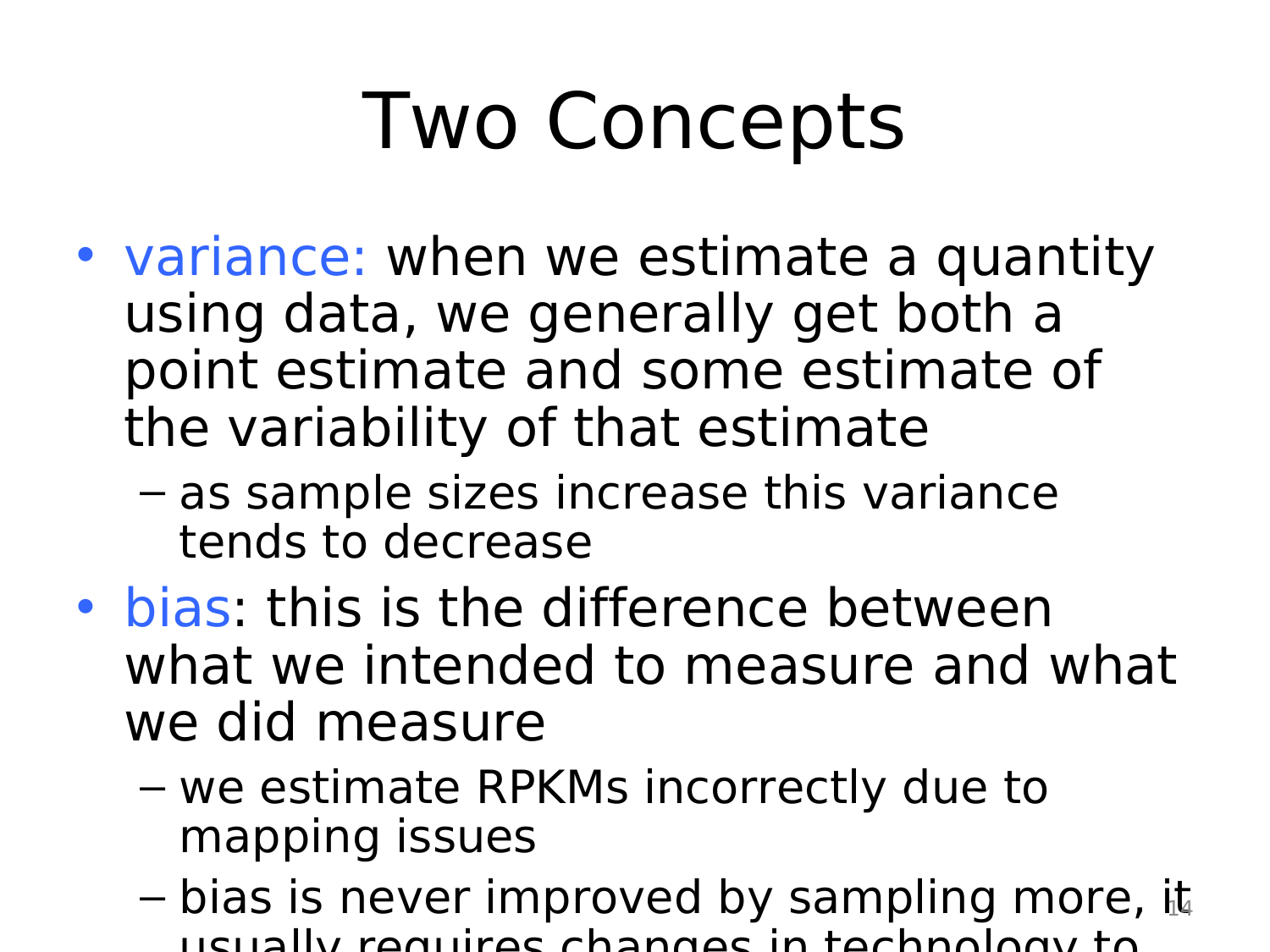#### Two Important Theorems

- a central limit theorem basically says that the average (mean) of a set of numbers (assumed to come from some distribution) will behave approximately like a Normal random variable as the set grows
- the law of large numbers says that the mean of a set of numbers (assumed to come from some distribution) will get arbitrarily close to the mean (expected value) of the  $_{15}$ distribution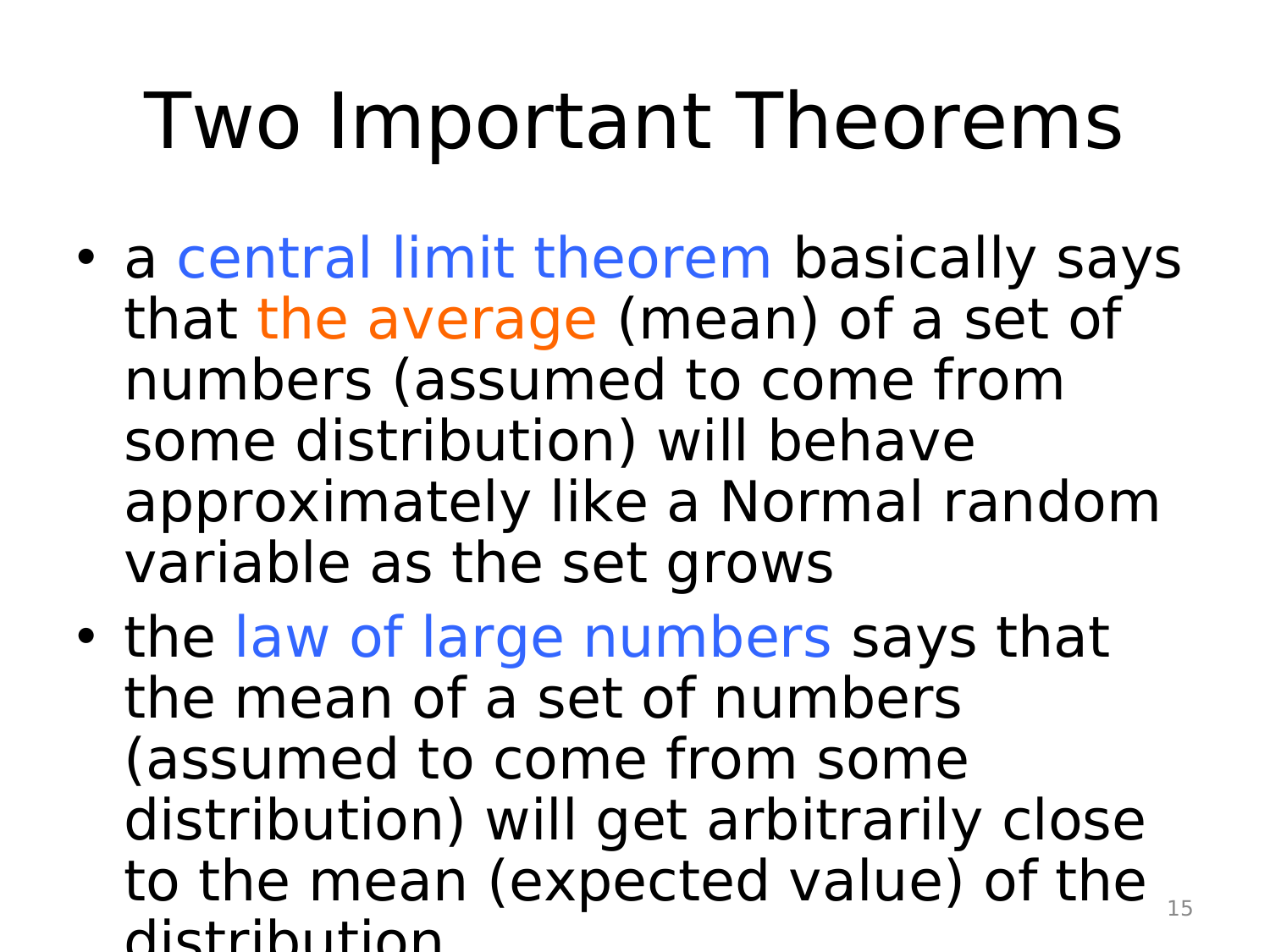# Two Sample Comparisons

- paired vs non-paired comparisons
	- eg. before/after, or two related measurements
	- a paired comparison usually increases power
- non-parametric tests vs parametric tests
	- parametric tests tend to be more powerful, for a given sample size, but they often achieve that at the expense of making assumptions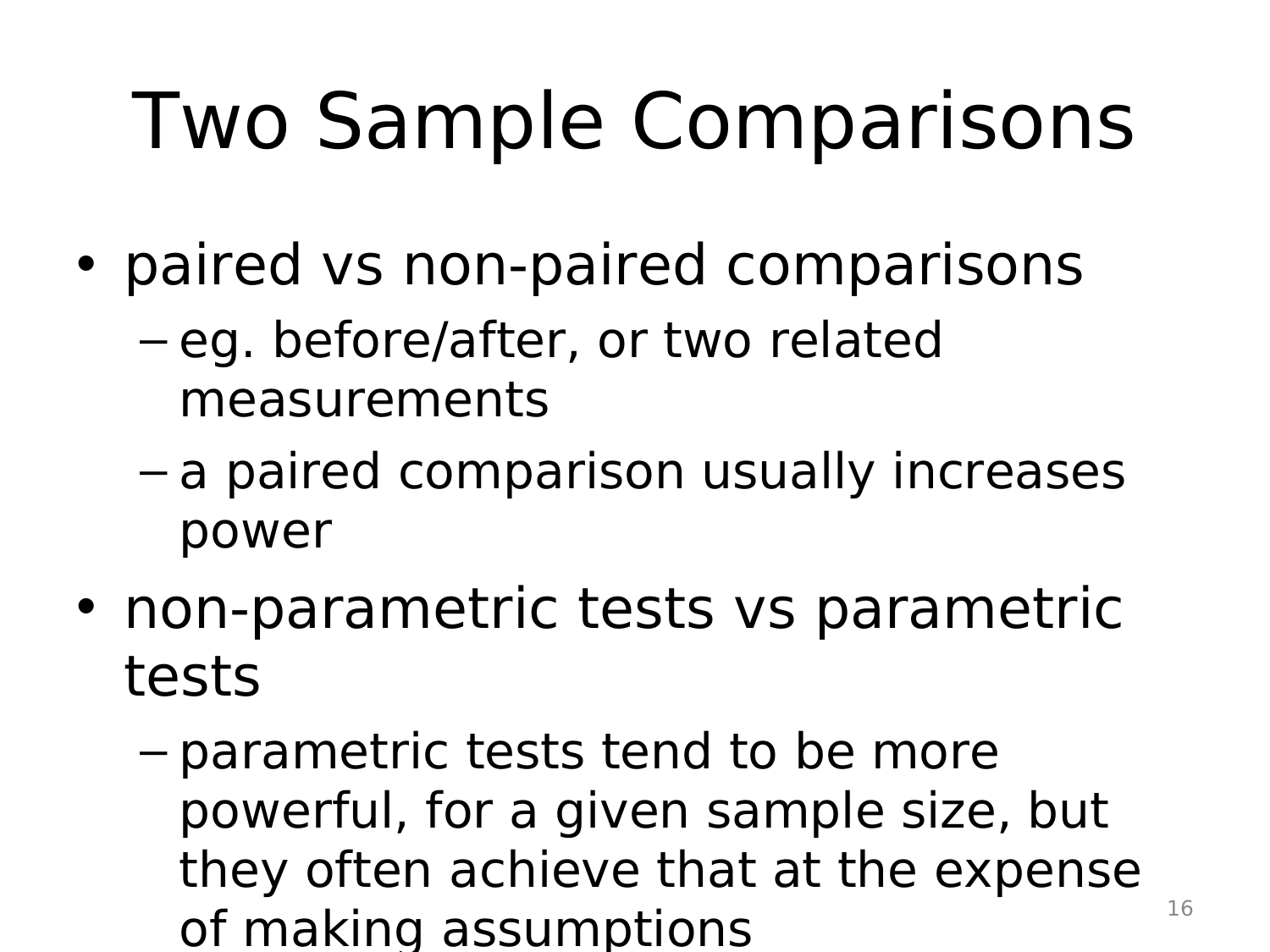#### t-test

• test is for equality of the means

 $H^+_0$  :  $\mu^+_1$  =  $\mu^+_2$ 

- various versions can address different underlying assumptions – paired vs independent
- assumptions: €
	- no strong ones, the CLT provides rationale for reasonable samples
	- this is a parametric  $\sharp\textsf{est}$  ( is the parameter)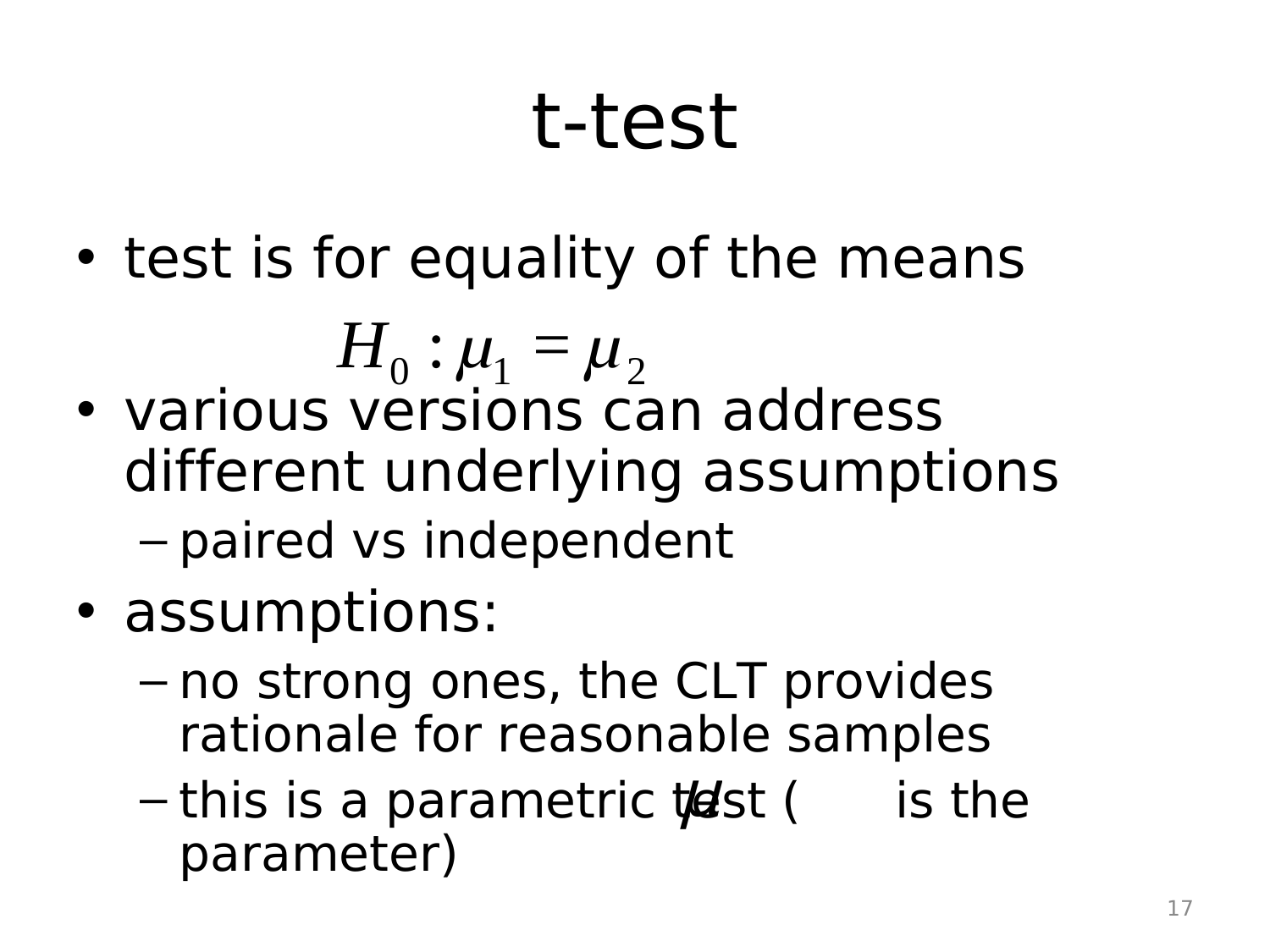#### Non-parametric two-sample tests

- Mann-Whitney (two independent samples)
- Wilcoxon (paired samples)
- they hav<del>g a</del> different null hypothesis
- equality of the two underlying distributions
- while this includes equality of the means, it is more restrictive
	- in particular we do not expect correspondence between these tests and the t-test state of the t-test state of the t-test state of the t-test state of the t-test state of the t-18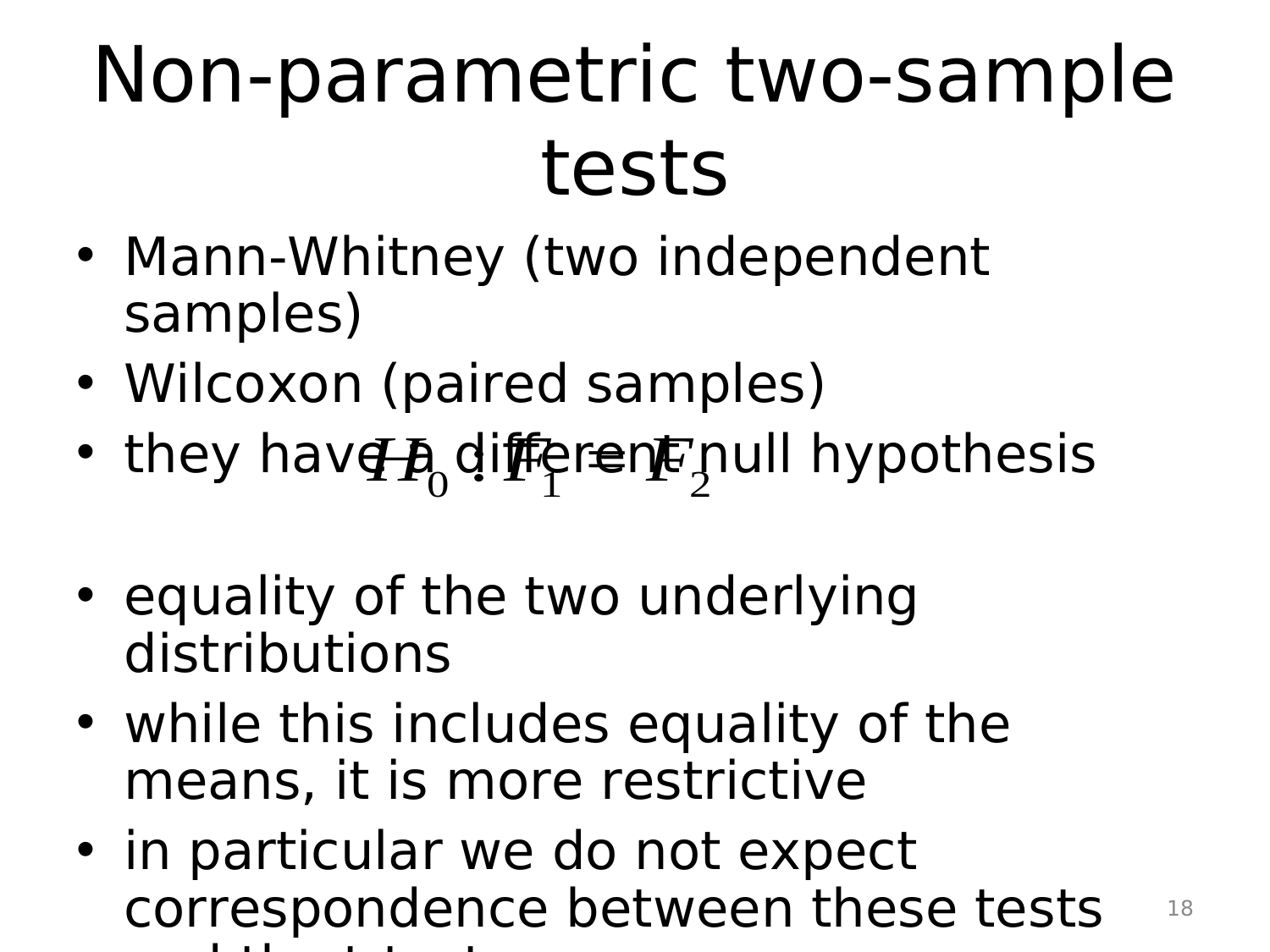### When to use tests

- non-parametric tests are often used when one does not want to make specific assumptions about the data
	- but they are less powerful, so if you don't have much data they won't work very well
- when you have lots of data and the assumptions are reasonable both parametric and non-parametric methods have similar behavior
- so I would use:the mon-parametric tests when I want to test
- · and the parametric tests when I want to and the paralient is tests when I want to the test of  $\mu_0$ :  $\mu_1 = \mu_2$ €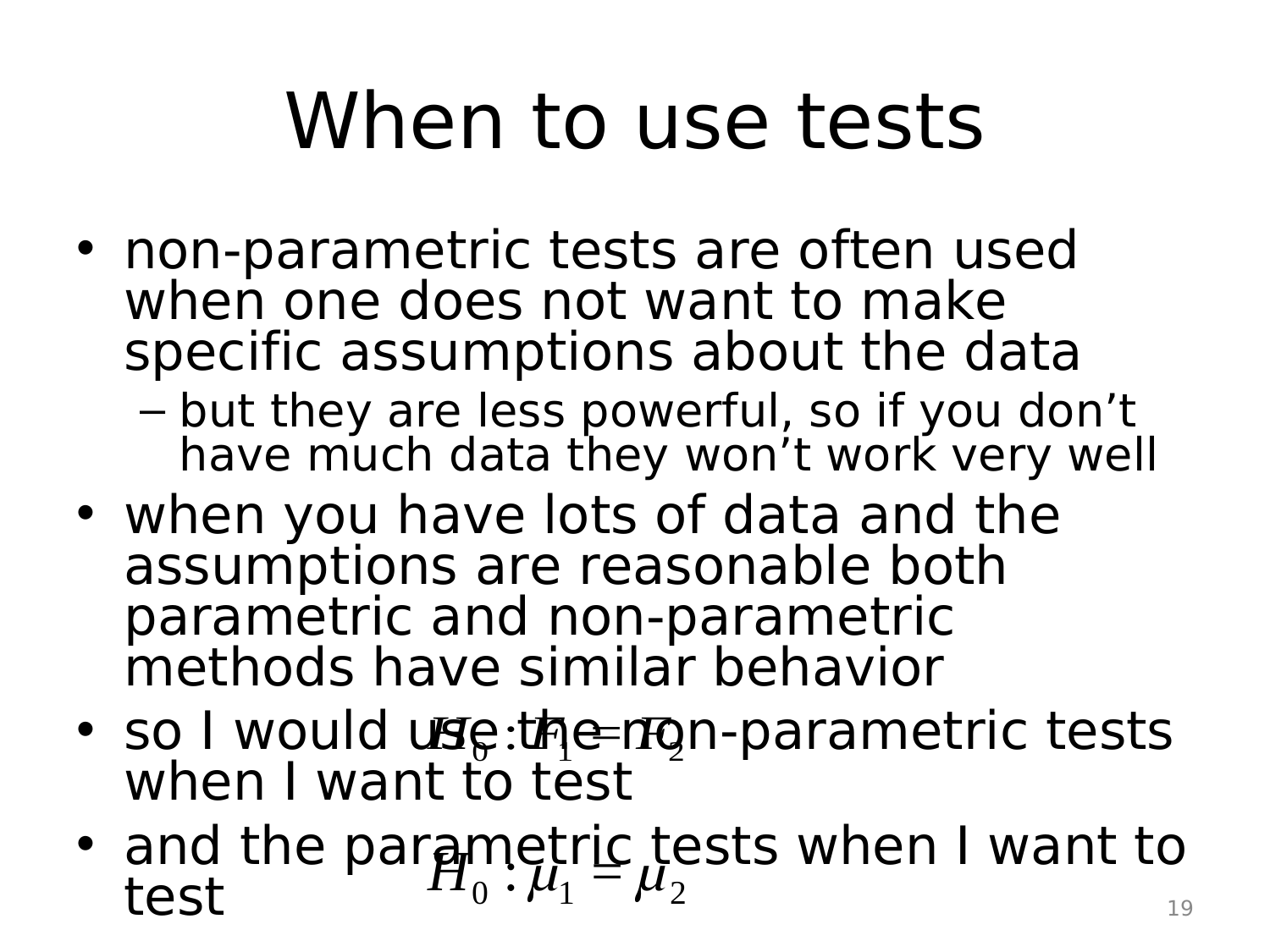### Limitations

- the two sample tests can be extended in a number of ways
	- inclusion of covariates; linear and nonlinear regression
	- multiple groups; ANOVA (and friends)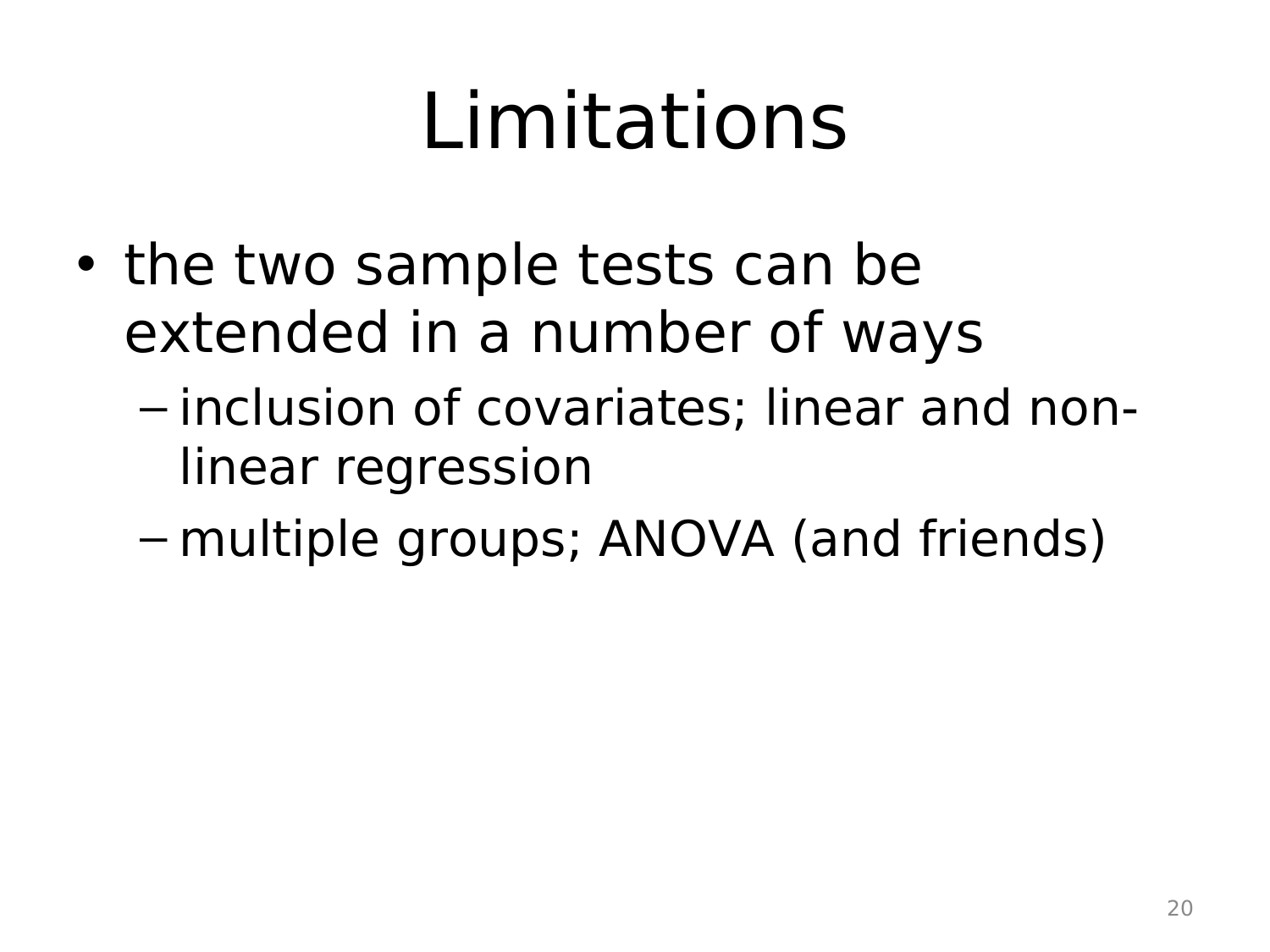### Linear Models

• a linear model

$$
y = a + bx + e
$$

- where y represents the independent variable
- a is the intercept (value for y when  $b=0$
- b is the slope of the relationship
- x are the known covariates
- e are the errors  $21$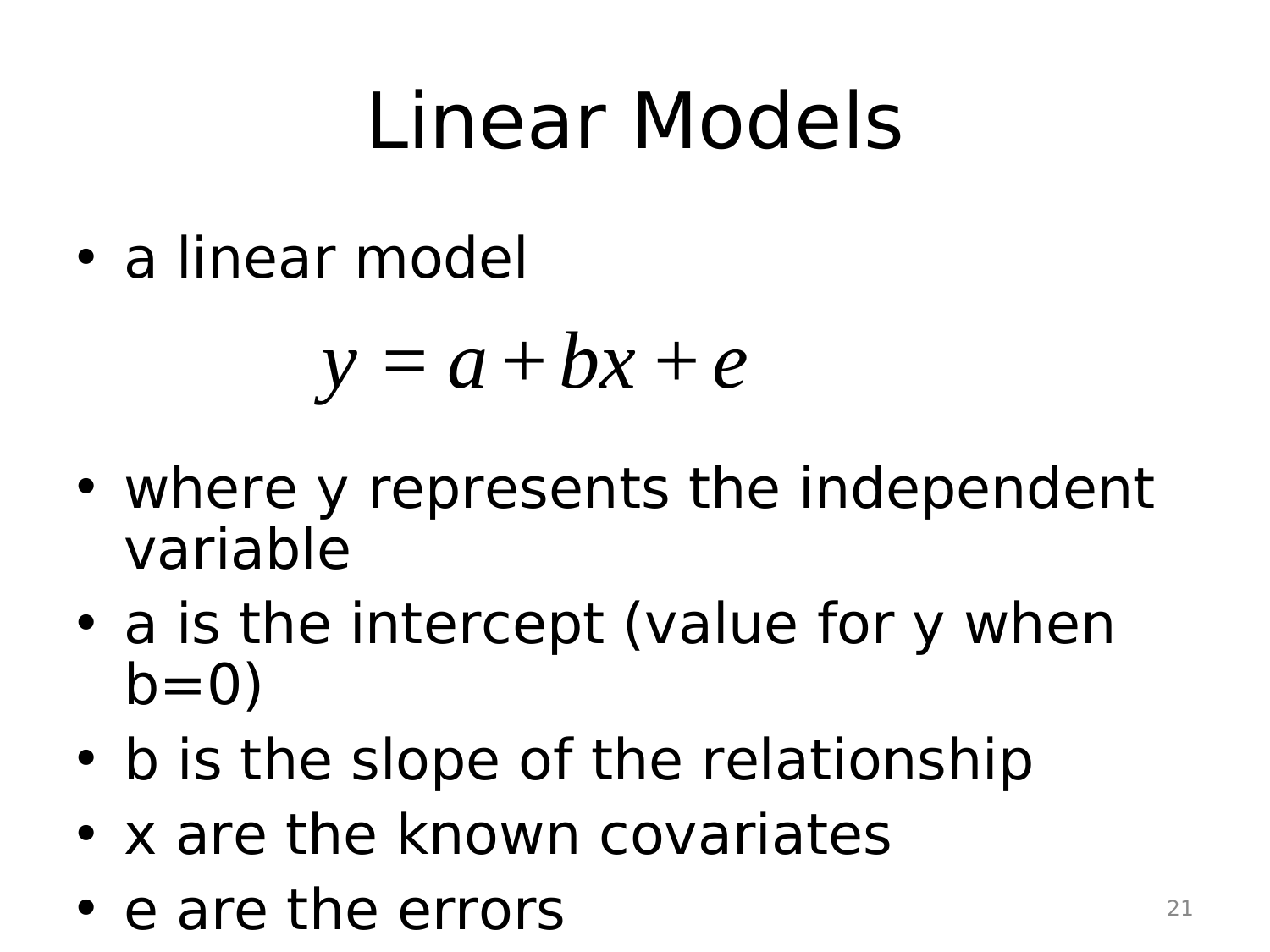### Ancscombe's Quartet

- four data sets for which most summary statistics and indeed, a, b and sigma<sup>2</sup>, are identical
- but regression is appropriate for only one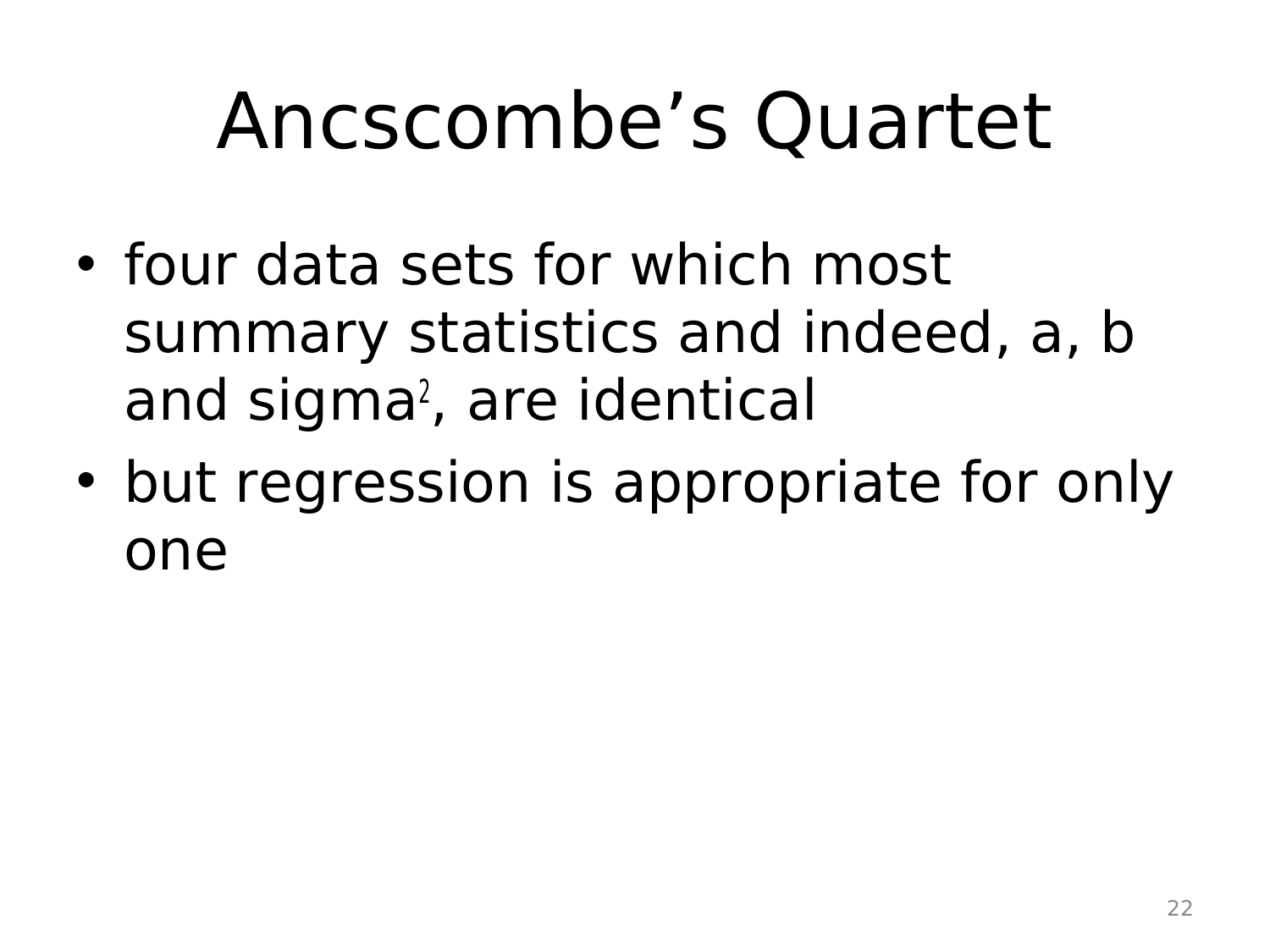#### Anscombe's Quartet

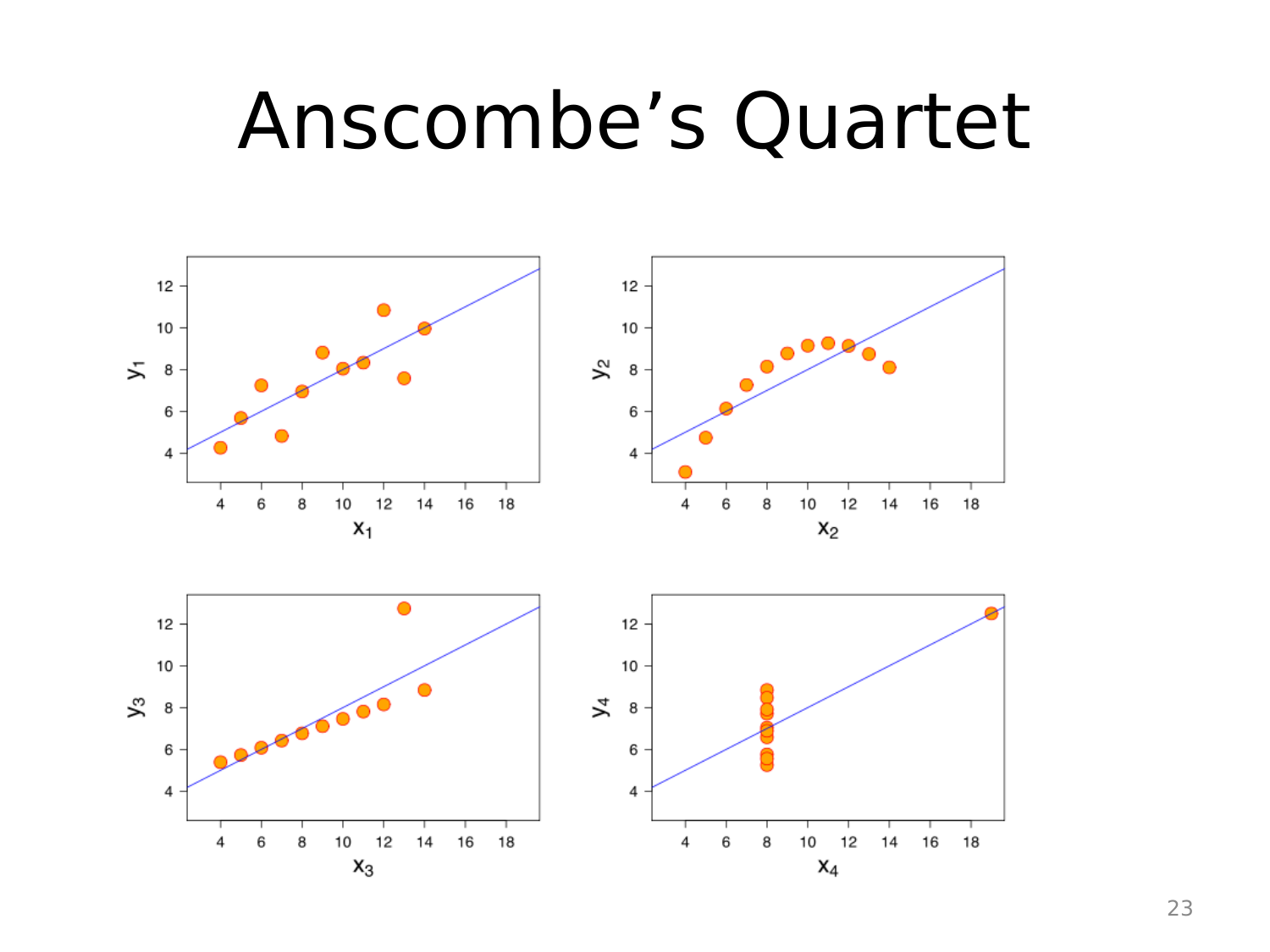### Linear Models

- often the model is fit and parameters estimated using least squares
	- this gives estimates of a, b and from them the residuals can be obtained

$$
\hat{e} = y - \hat{a} - \hat{b}x
$$

- the residuals can be used to determine whether the model is reasonable
- hypothesis tests generally focus on questions about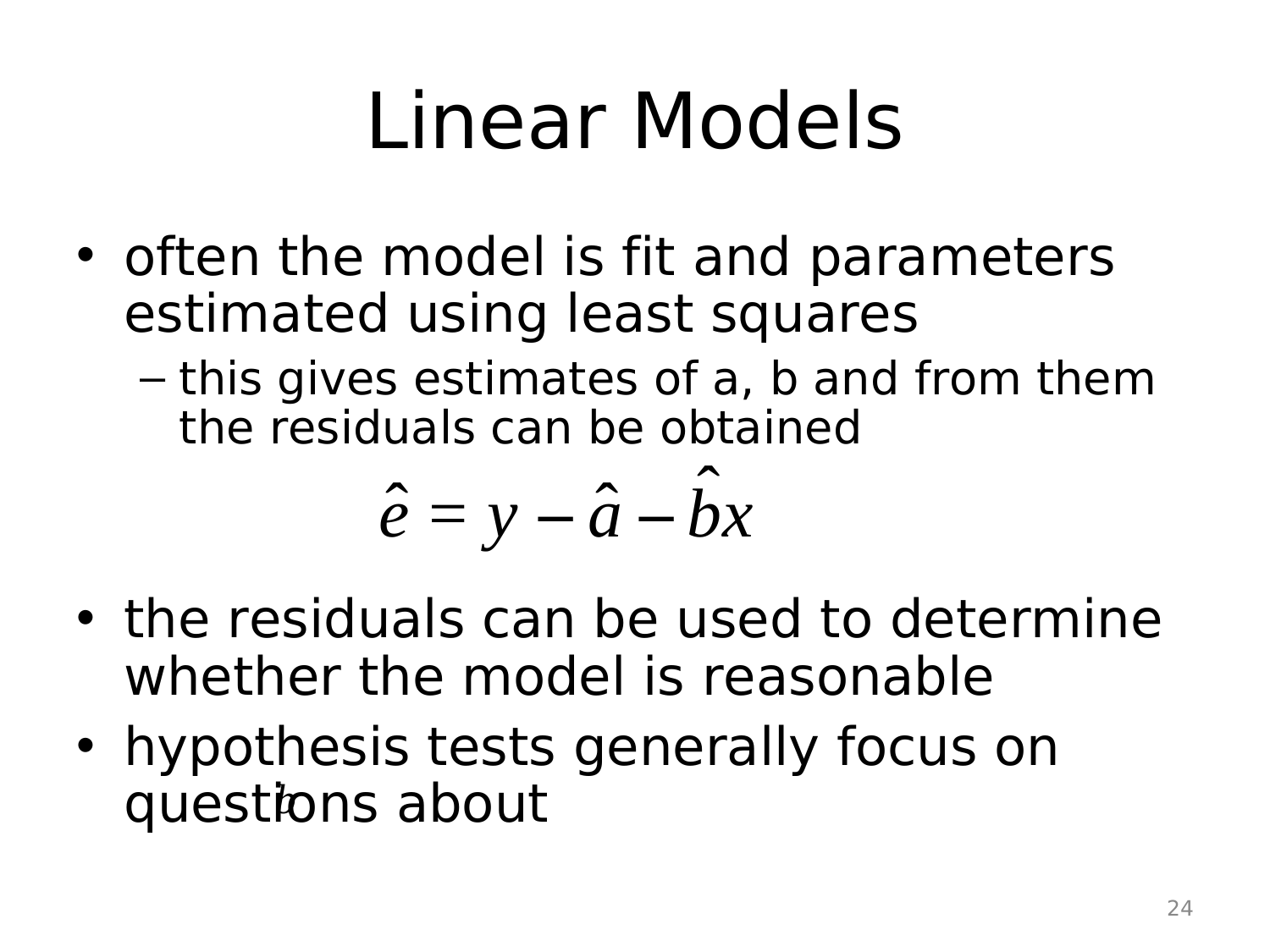#### The t-test as a linear model

- if we let x be 0 or 1, depending on whether the observation is Treated or Not Treated,
- then for every observation in the treated group our mo<del>de</del>his e
- and for every observation in the untreated group the model is  $b+e$
- so we can interpret a as the mean in the treated group, and  $a+b$  as the mean in the untreated group
- the test of b=0, is identical to the t-test, for unpaired samples 25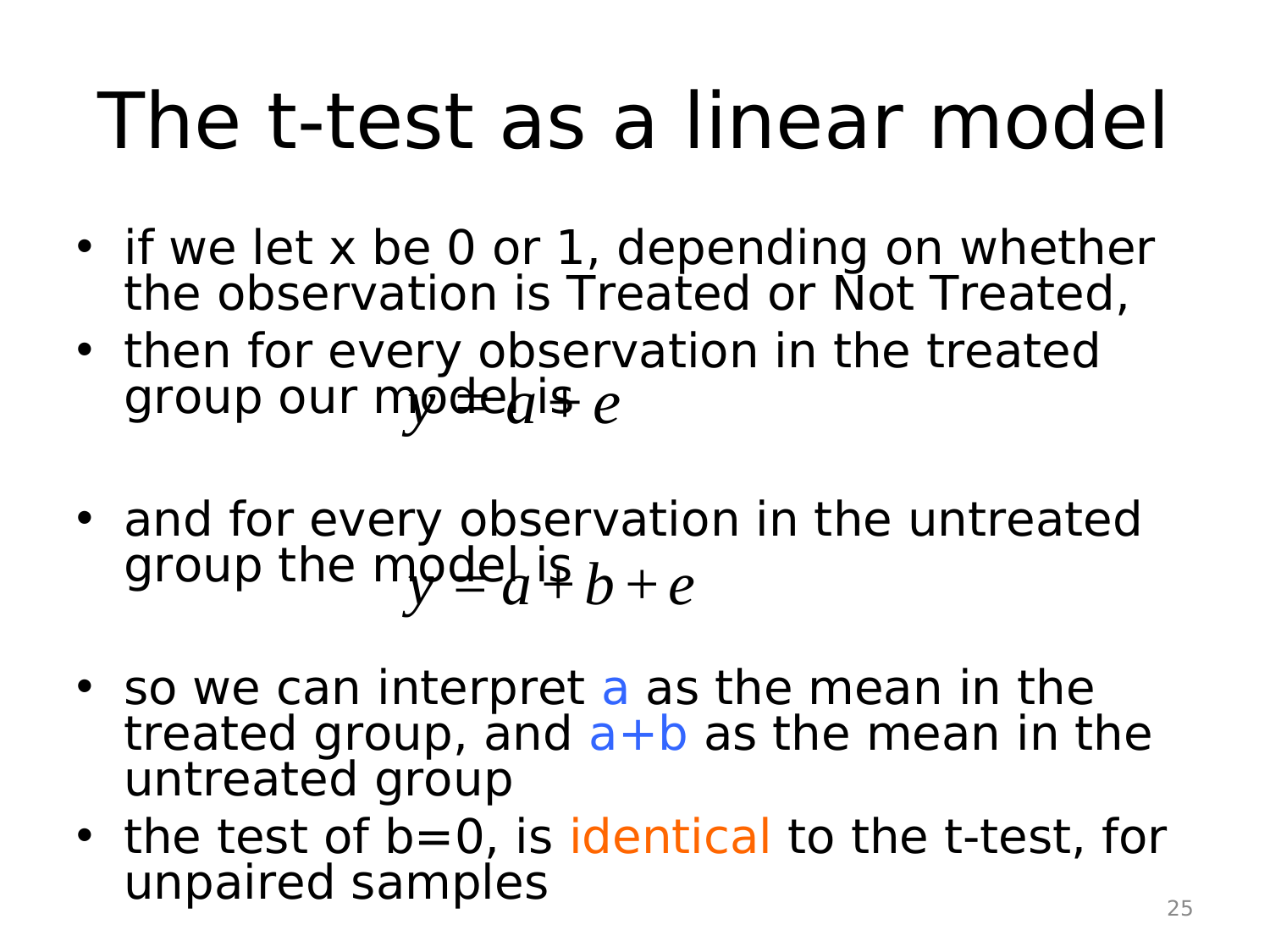### Linear model

- but the advantage of this formulation is that we can add other variables
	- eg sex, tissue, complex treatments
	- these are then adjusted for in our comparisons
- the residuals should always be examined, since they tell you about whether or not your model is appropriate
- testing b=0 makes the strong assumption that the model is correct
	- it is important that you learn to assess whether model assumptions are reasonable model assumptions are reasonable assumptions are reasonable assumption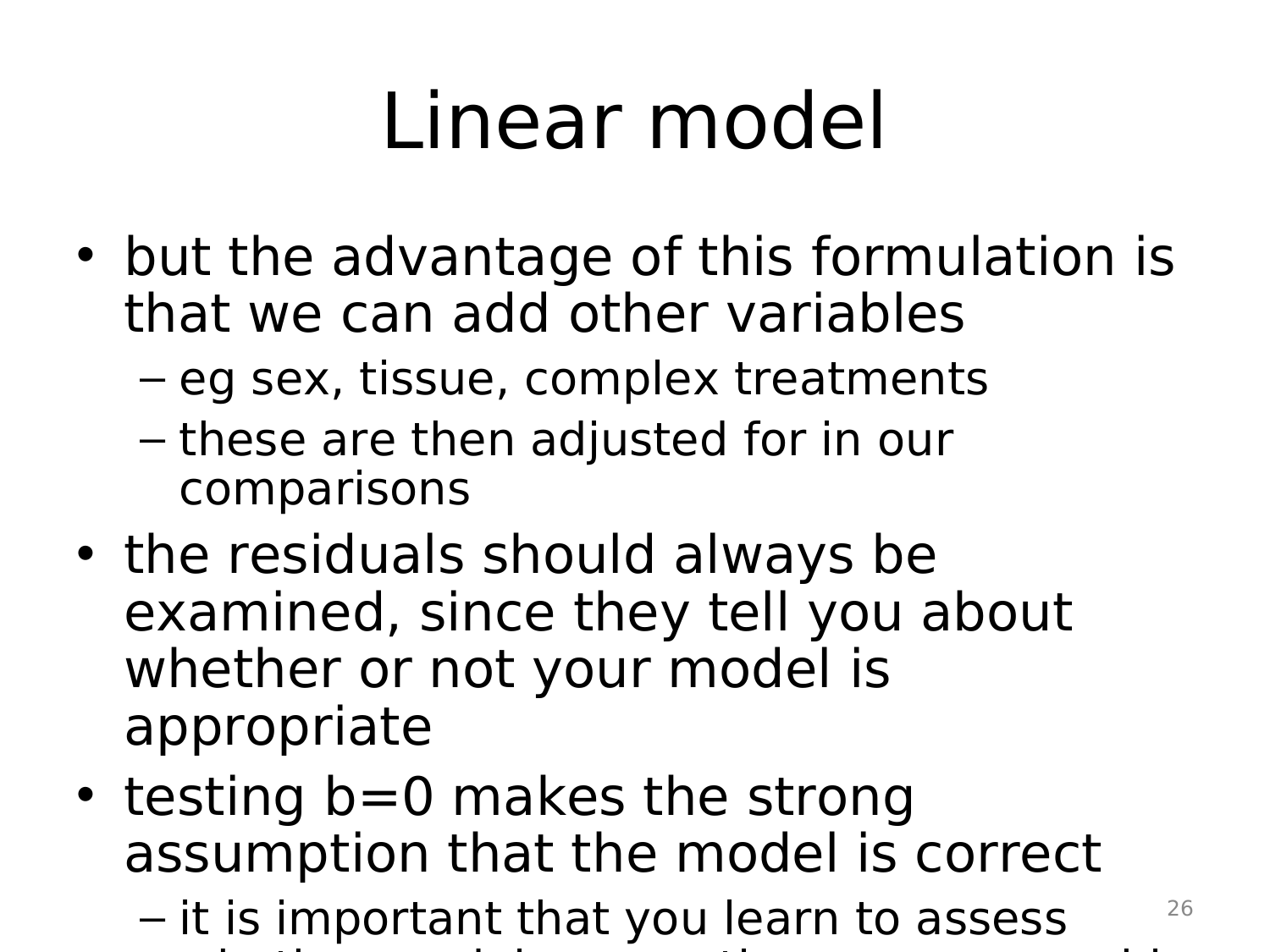### Non-linear models

- while there is only one kind of linear model, there are lots of different nonlinear models
- we will discuss generalized linear models
- this class of models includes logistic regression Poisson regression and Negative Binomial regression models
- logistic regression is used to model 0/1 data
- Poisson and Neg Binomial are suitable for modeling count data
	- the latter is more general and is being used  $f \circ \psi$  and  $f \circ \psi$  is the DE of next generating generating  $f \circ \psi$  and  $f \circ \psi$  is the DE of next generating  $f \circ \psi$ 27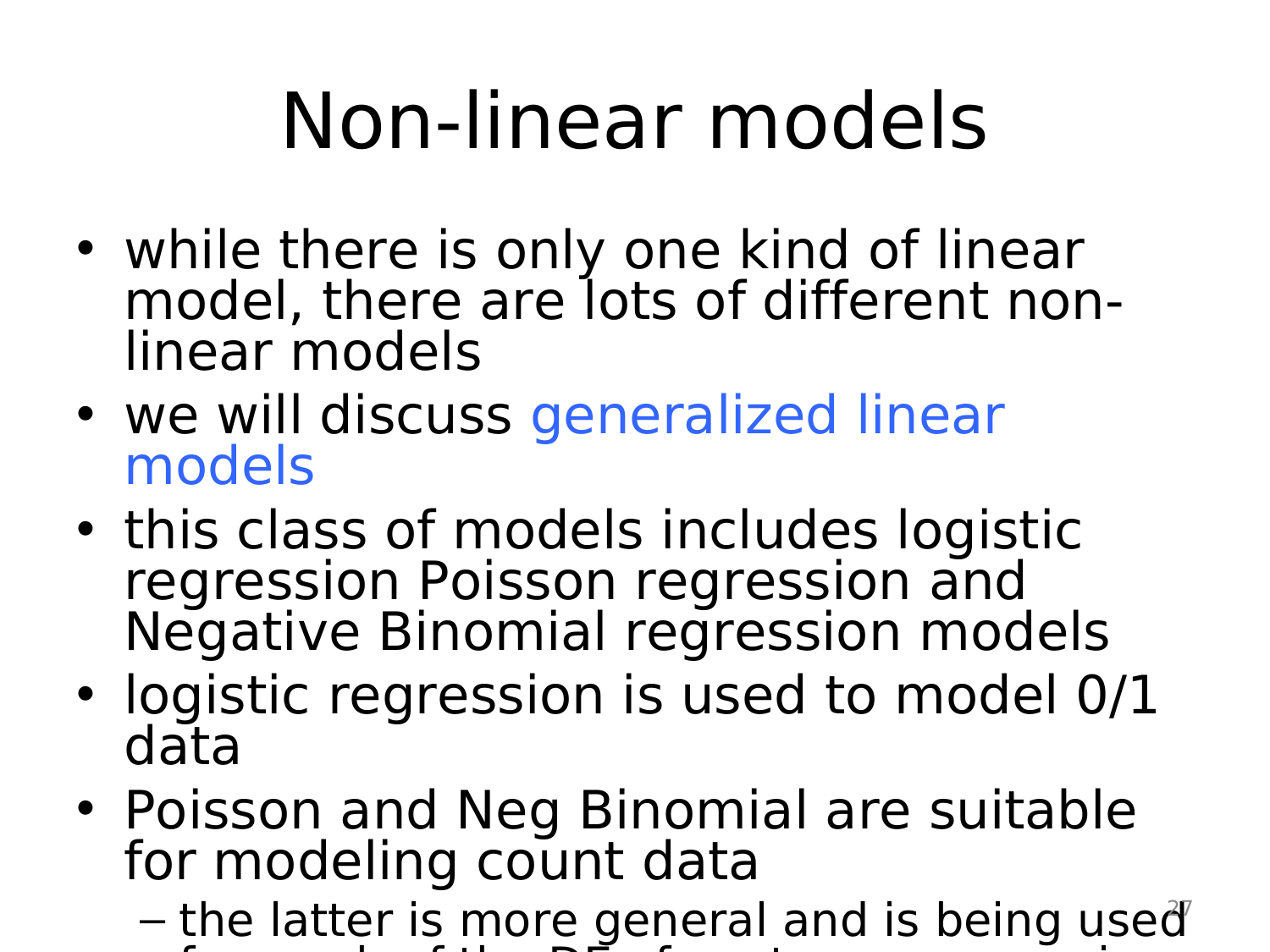## Non-linear models

- good software exists for fitting these
	- Modern Applied Statistics in S (MASS), Venables and Ripley
	- Julian Faraway's books, Linear Models in R, and one on non-linear models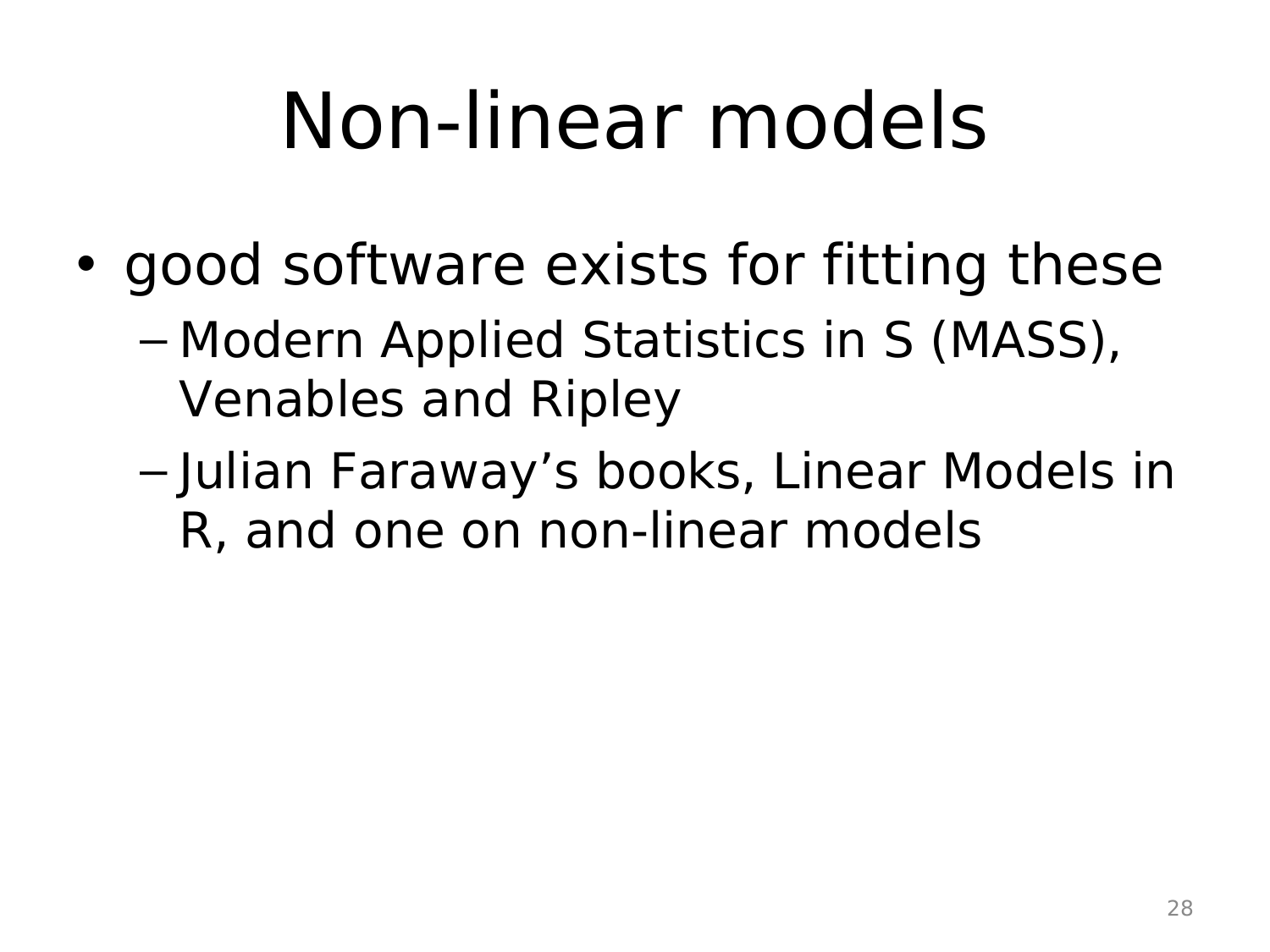## Application to Genome scale data

- several problems/issues became apparent
	- the test statistics seemed to often associate with other variables
		- for microarrays DE genes were those with high intensity
		- for RNA-seq, GC content seems to matter in some cases
	- these indicate the need for normalization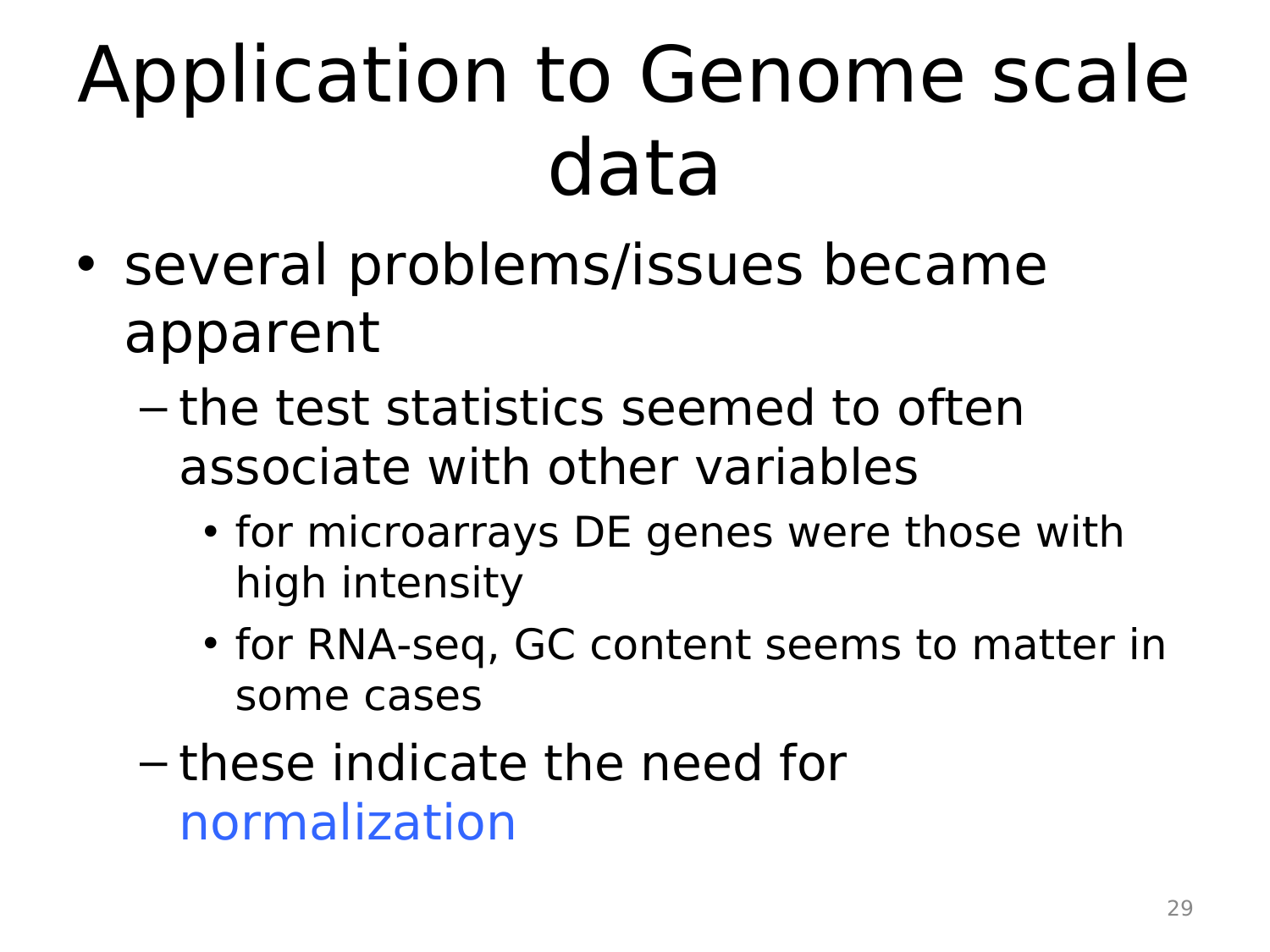### Genome Scale

- the test statistics could be large due to variability in the estimate of the variance
	- led to moderated t-tests, and other approaches
- how do we assess significance when doing many tests

– p-value correction methods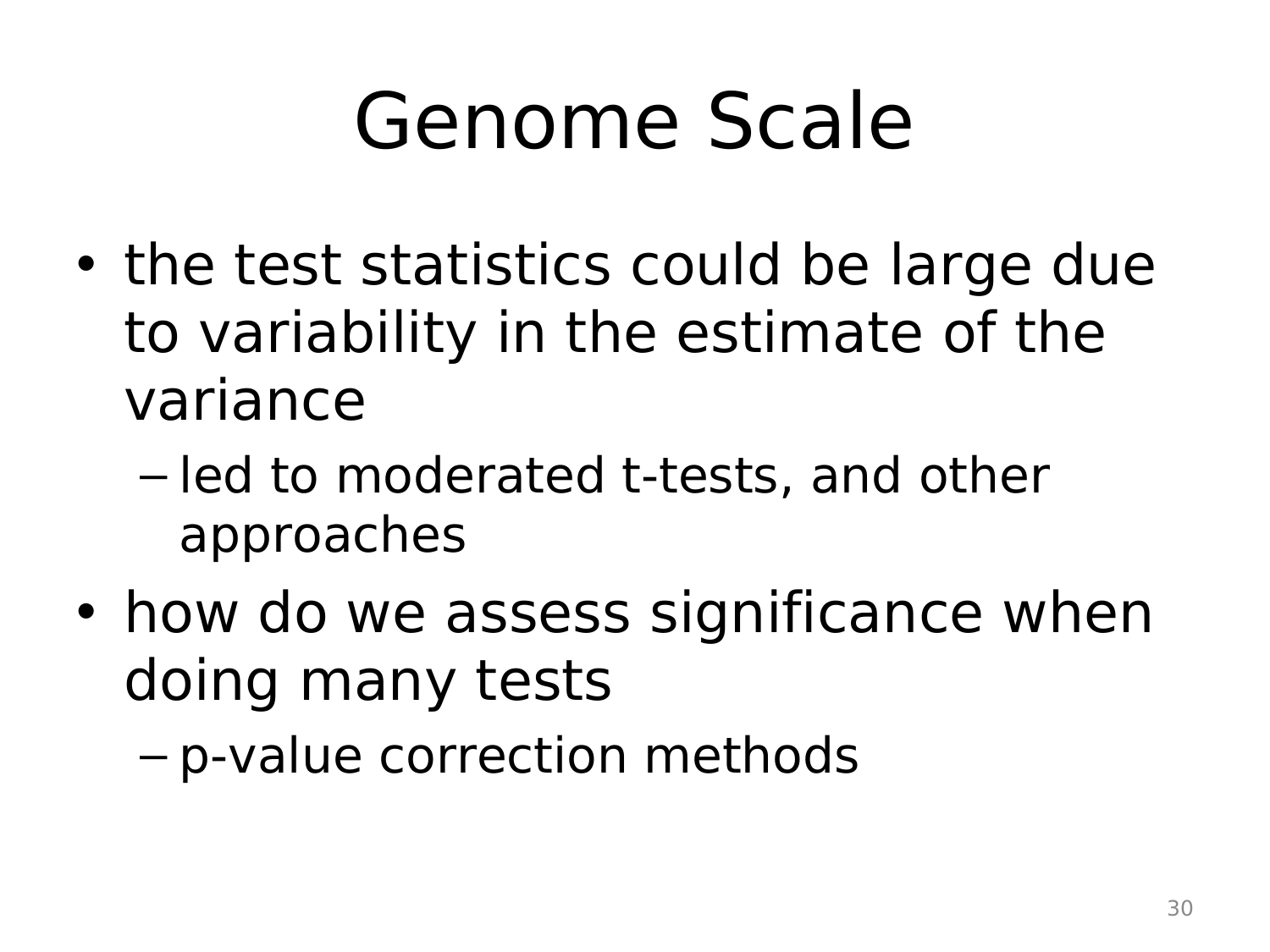# Moderated t-tests



- the t-test can be large if
	- 1. the means are different
	- 2. n is large
	- 3. our estimate of SE is small  $\mathbf{u}$
- 1. is mostly what we are interested in
	- so we sometimes include a fold-change requirement
- 2. is a problem with flow cytometry and for some RNA-seq problems
- 3. is common in microarray experiments and limma and others use some form of moderated estimate of  $\blacksquare$ 31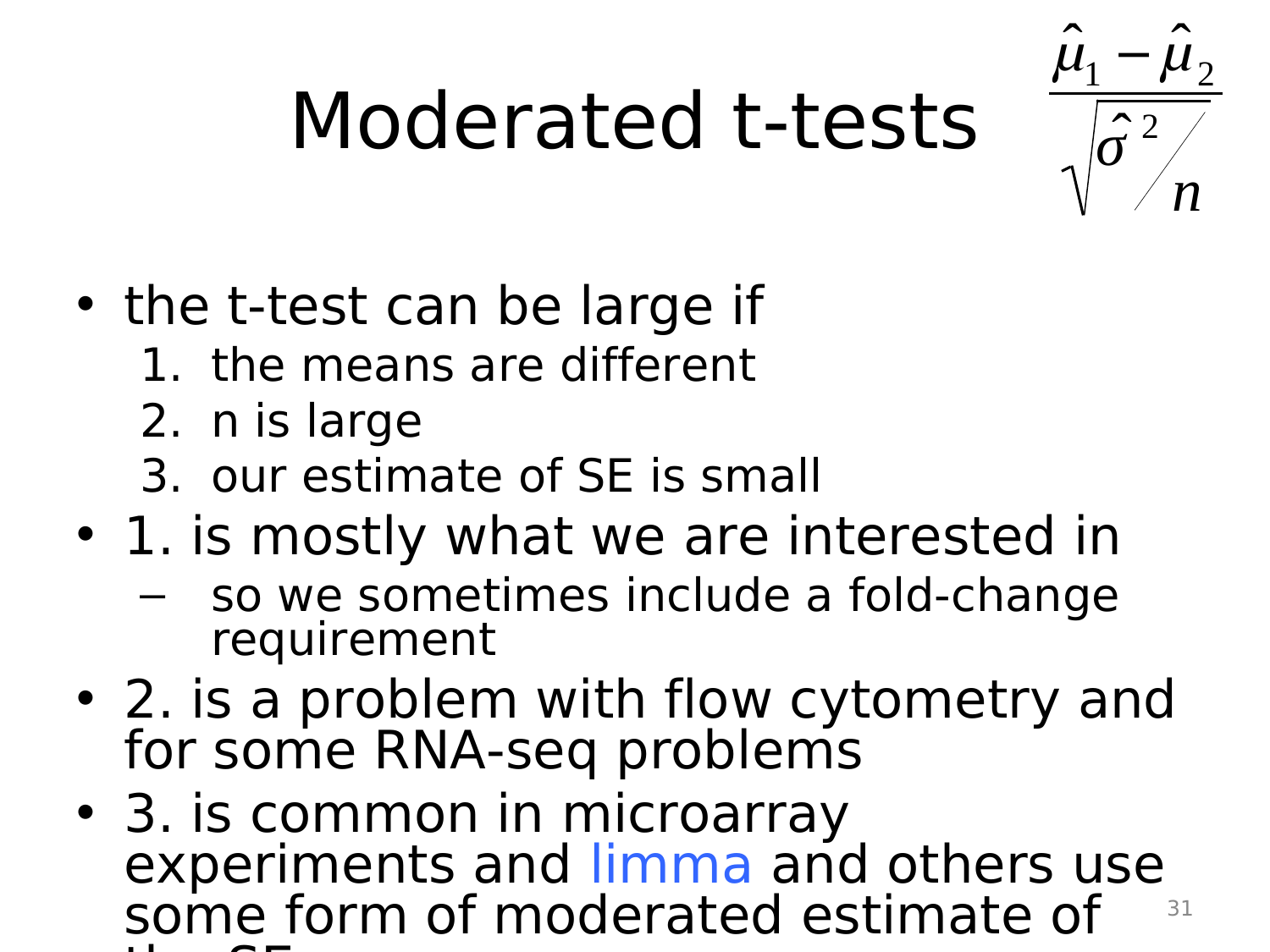#### Moderated tests

- they are effective for small sample sizes, the advantages of moderation drop off as the sample size increases
- there is nothing special about t-tests and limma fits more general models
	- most other methods can be similarly adapted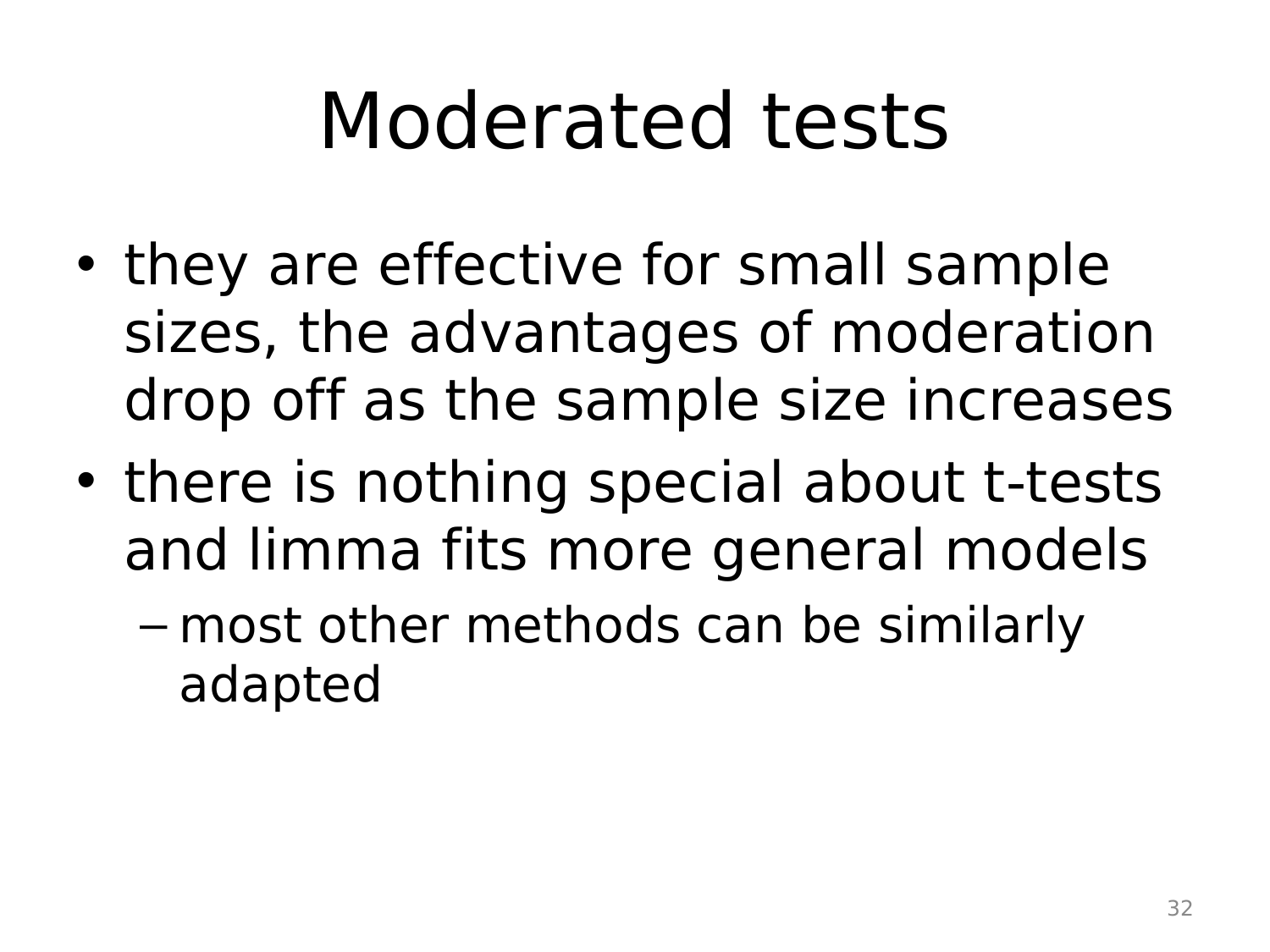## p-value Adjustments

- p-values are really interpreted for a single test
- when you do many some more careful thinking is required to ensure that error rates are controlled
- the false discovery rate is the expected value of the proportion of all tests for which  $H_0$  is rejected where it is actually true
- this turns out to be a relatively easy quantity to estimate and it is of 33